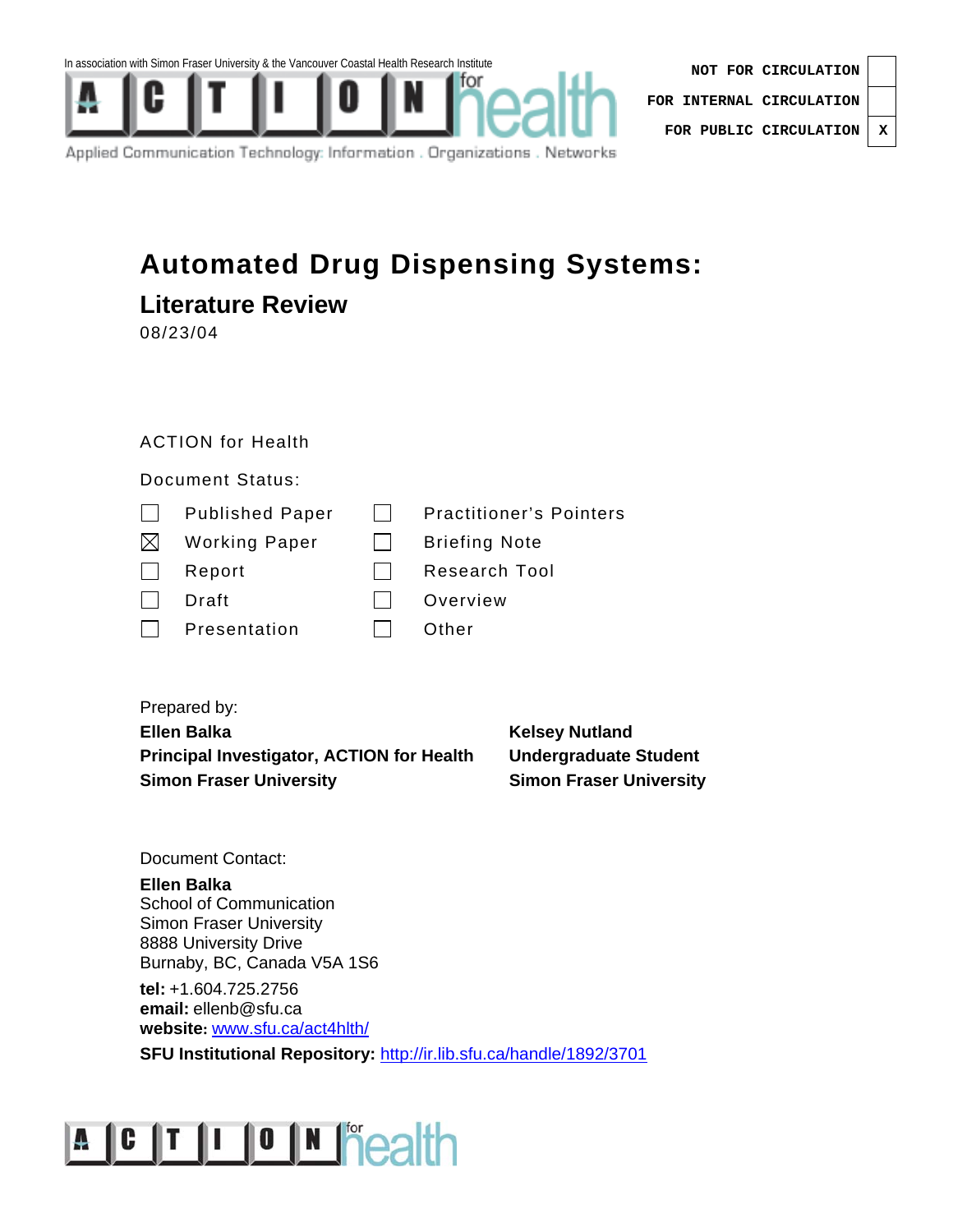#### **Introduction**

The automated drug distribution systems (ADDS) in use today – such as those manufactured by Omnicell, Inc. and Pyxis, Inc. – are predicated on a transformation in drug distribution originating in the United States in the early 1960's known as unit-of-use packages, or unit-dose systems. These systems replaced a previous approach to drug distribution known as multiple-dose drug distribution systems (multidose systems). Multidose systems meant nurses had full responsibility for the entire medication system, which involved administering hundreds of doses of medicine along with paper-work, inventory control and dose preparation. Unit-dose systems on the other hand, provide nurses with individually packaged and labeled doses at eight or more hour intervals and are ready to administer according to the administration schedule determined by the nurse (Simborg & Derewicz, 1975).

Gaining widespread popularity, unit-dose systems substantially reduced the dramatic occurrence of errors, medication waste and the inappropriate use of nursing time (Hynniman, Conrad, Urch, Rudnick, & Parker, 1970; Riley, Derewicz, & Lamy, 1973; Shultz, White, & Latiolais, 1973). Building on this success, Johns Hopkins Hospital introduced an automated feature into the unit-dose system making the entire process, from physician prescription entry to hourly dose administration, computer-assisted (Simborg & Derewicz 1975, p. 342). As technology has evolved, the pharmacy automation trend that began in the late 1960s has continued, and been marked by the proliferation of automated drug dispensing systems into hospitals and healthcare systems such as the Vancouver Coastal Health Authority's Vancouver General Hospital.

Today automation in drug dispensing includes solutions that range from computerassisted physician order entry, to robotic handling, packaging and sorting of drugs in the

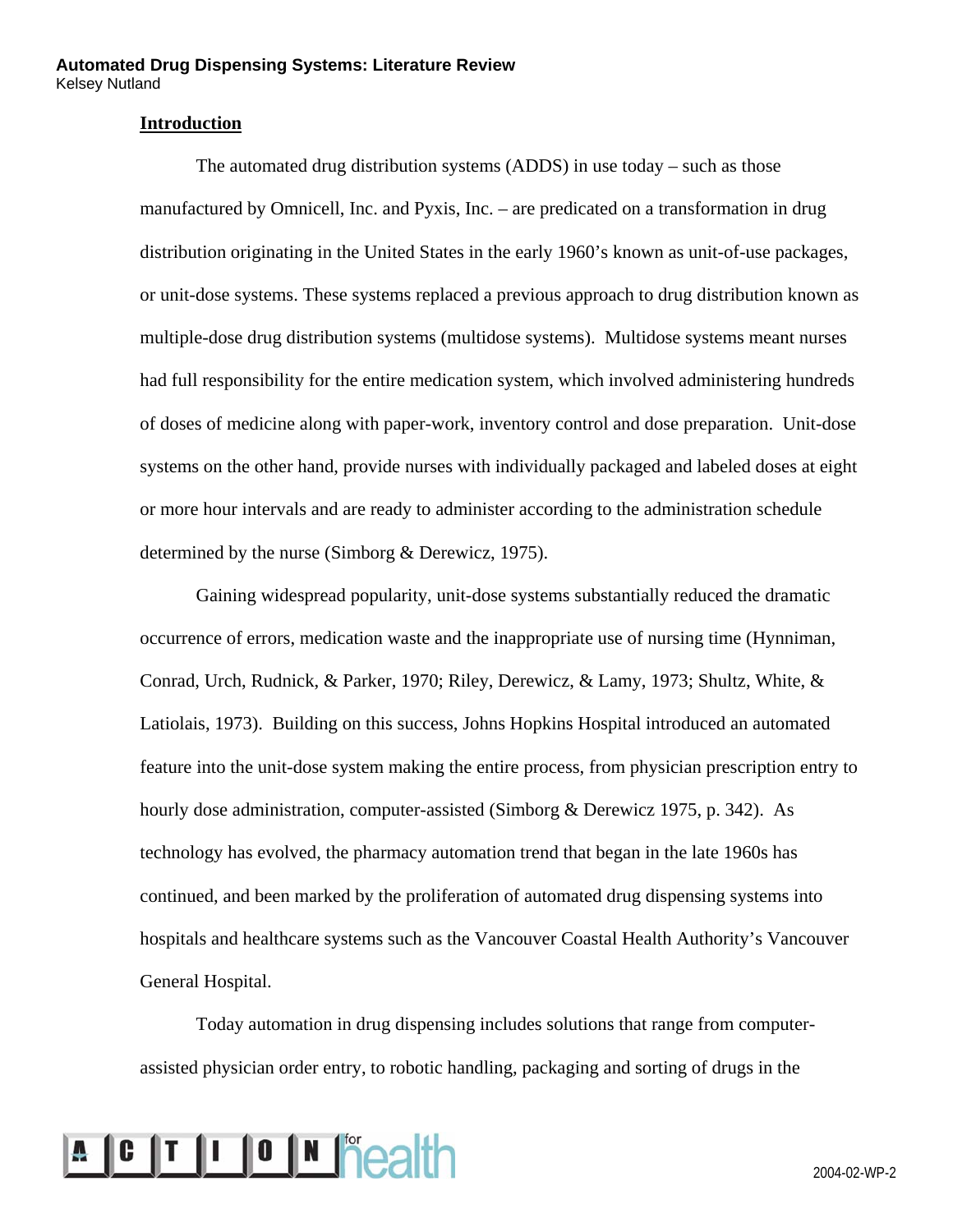pharmacy, to stand-alone nursing-unit based cabinets and the automated generation of customizable reports and forms.<sup>1</sup> The nursing-unit based automated drug dispensing cabinets are the centerpiece of most automation solutions opted for by healthcare facilities and sit at the apex of most of the discussion found in the available literature. Each system and each cabinet is configured slightly different, but all operate on the same basic principle: typically installed in nursing wards, and often in the emergency departments and operating rooms of hospitals and other healthcare facilities, the cabinets look and function much like an automated teller machine. The user inputs their confidential ID, selects a patient profile from a list of options and chooses the appropriate medication to be administered. The dispensing cabinet then unlocks a specified drawer or carousel containing the medication allowing the user access for a limited amount of time. Different institutions have different protocol around who has access to the machines, for how long and at what times, as well as what is to be done with returned medications, and how to handle medication errors.

Medication error is a fundamental issue addressed in the literature evaluating the successes and failures of automation in pharmacy, along with cost-savings and the efficient use of nursing and pharmacy time. Section II of this literature review focuses on these specific issues and how they have been treated in both academic and industry material; Section I provides a broad characterization of the entire body of work that comprises the up-to-date coverage of automated drug dispensing.

<sup>|&</sup>lt;br>|<br>| <sup>1</sup> Omnicell and Pyxis are industry leaders in providing healthcare facilities with automation solutions for drug dispensing. See http://www.omnicell.com and http://www.pyxis.com for detailed descriptions of their products and services.

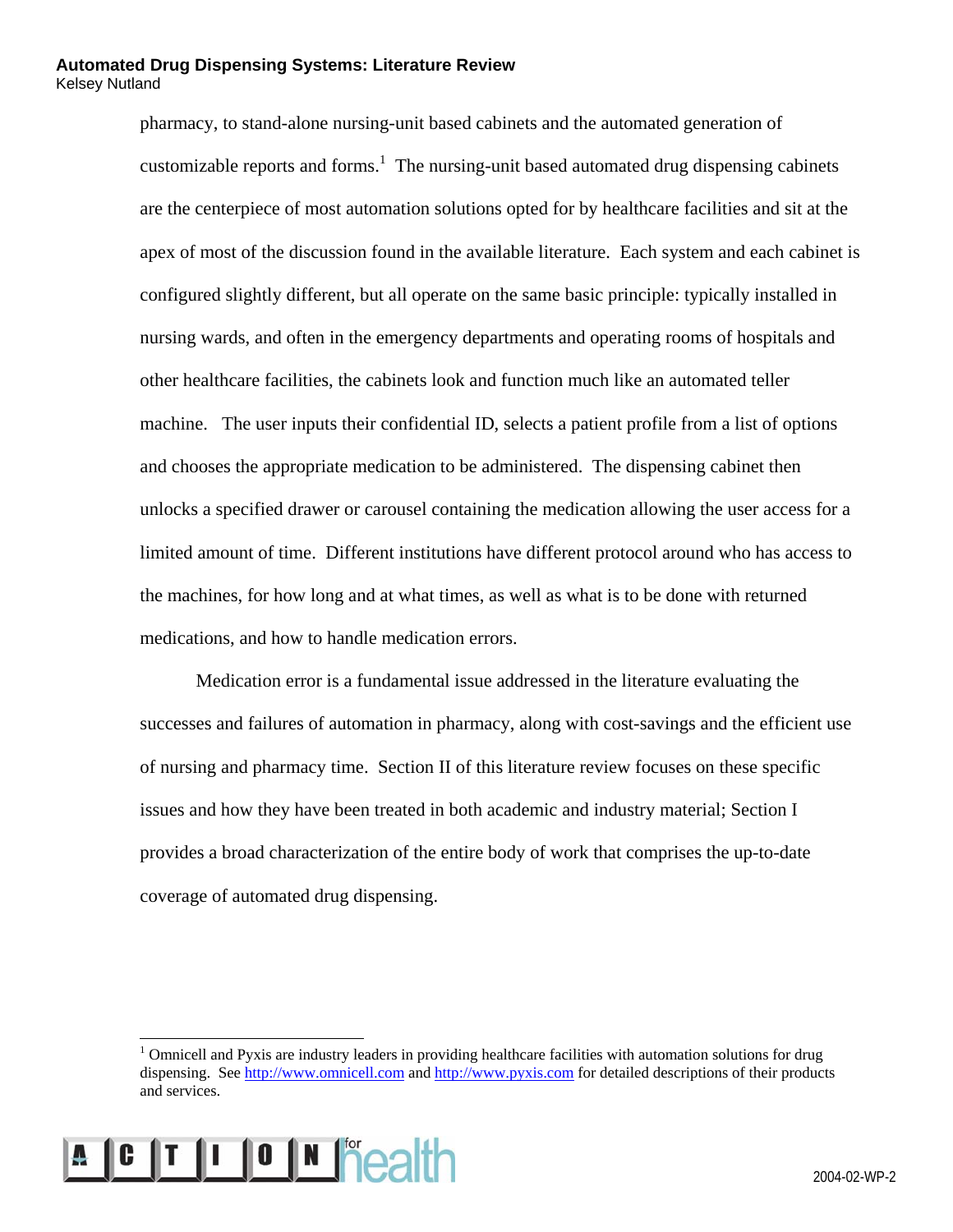#### **Section I: Overview**

The literature on automated drug dispensing systems can be categorized as originating in either academic or trade publications and as theoretical, empirical or editorial in nature – many articles are a combination of the above. The academic literature is constituted largely by articles published in the *American Journal of Health-System Pharmacy* (formerly the *American Journal of Hospital Pharmacy*) (Barker, Pearson, Hepler, Smith, & Pappas, 1984; Borel & Rascati, 1995; Guerrero, Nickman, & Jorgenson, 1996; Lee, Wellman, Birdwell, & Sherrin, 1992; Perini & Vermeulen, Jr., 1994; Schwarz & Brodowy, 1995; Tribble, 1996; Wong, Rancourt, & Clark, 1999) and those published by Canadian scholar Joel Novek (Novek, 1998; Novek & Rudnick, 2000a; Novek, 2000; Novek, 2002; Novek, Bettess, Burke, & Johnston, 2000b). Other academic publications include the *Journal of Medical Systems* (Chung, Choi, & Moon, 2003; Schumock, Nair, Finley, & Lewis, 2003a), *Hospital Pharmacy* (Ray, Aldrich, & Lew, 1995) and *Nursing Economic\$* (Wise, Bostrom, Crosier, White, & Caldwell, 1996).

The explicitly theoretical material is insubstantial and limited to a handful of articles written by Joel Novek (Novek, 2000; Novek, 2002), each of which include an empirical element to support the conclusions. A number of the academic articles are editorial in nature and draw on secondary and/or anecdotal evidence, often offering detailed descriptions of the systems and various institutions' experiences with implementation (Barker, 1995; Chung et al., 2003; Darby, 1996; Garrelts, Koehn, Snyder, Snyder, & Rich, 2001; Perini et al., 1994; Ray et al., 1995; Tribble, 1996; Wellman, Hammond, & Talmage, 2001; Wong et al., 1999). Otherwise, the bulk of the academic material is largely empirical in nature providing primary evidence for findings using a combination of interviews (Novek, 1998; Novek et al., 2000a; Novek, 2000; Novek, 2002; Novek et al., 2000b), observations (Barker et al., 1984; Borel et al.,

### A C T I O N **F**CALL COMPLETED A 2004-02-WP-2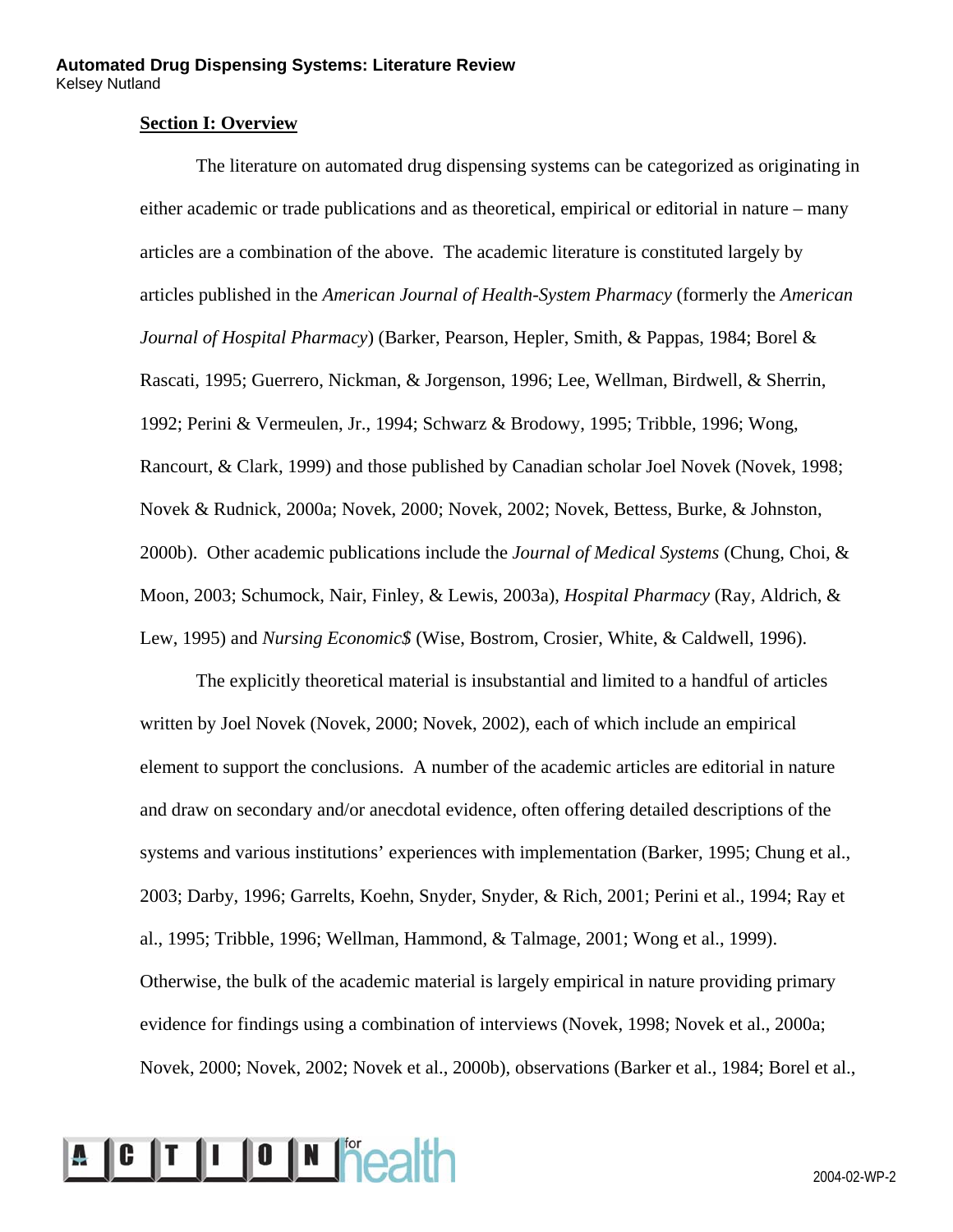1995; Lee et al., 1992; Novek, 1998; Novek, 2000; Simborg et al., 1975; Sutter, Wellman, Mott, Schommer, & Sherrin, 1998; Wise et al., 1996), surveys (Lee et al., 1992; Novek et al., 2000a; Novek, 2002; Novek et al., 2000b; Pedersen, Schneider, & Scheckelhoff, 2003; Ringold, Santell, & Schneider, 2000; Schumock et al., 2003a; Schumock, Walton, Sarawate, & Crawford, 2003b), time and motion studies (Klein, Santora, Pascale, & Kitrenos, 1994; Lee et al., 1992; Schwarz et al., 1995; Wise et al., 1996) and self-reported work sampling studies (Guerrero et al., 1996).

The trade literature is less substantial and found mainly in healthcare management publications such as *HD: The Journal for Healthcare Design & Development* (Cork, 1998), *Modern Healthcare* (Scott, 1996), *Hospital Material Management* (Anonymous, 1998; Hofer, 2001), *Drug Topics* (Lee, 2002; Vecchione, 2002), *Nursing Management* (Miller, 1999; Tallon, 1996), *Managed Healthcare Executive* (Shaha, 2001), and *Health Industry Today* (Werner, 1995). Automated drug dispensing is also addressed in newsletters, such as the one published for the American Hospital Association – *AHA News* (Levenson, 2000). This literature is all editorial in nature with some references to secondary sources (Cork, 1998; Levenson, 2000; Miller, 1999; Scott, 1996; Tallon, 1996) and a strong focus on detailed descriptions of automated dispensing systems (Hofer, 2001; Tallon, 1996; Vecchione, 2002), institutions' experiences with implementation (Anonymous, 1998; Hofer, 2001; Miller, 1999; Scott, 1996) and suggestions for successful implementation (Cork, 1998; Tallon, 1996; Werner, 1995).

#### **Section II: Issues in Automated Drug Dispensing**

There are a number of common issues addressed in both the academic and trade literature. Those most regularly focused on are cost-savings (Garrelts et al., 2001; Klein et al., 1994; Lee et al., 1992; Miller, 1999; Perini et al., 1994; Ray et al., 1995; Schwarz et al., 1995;

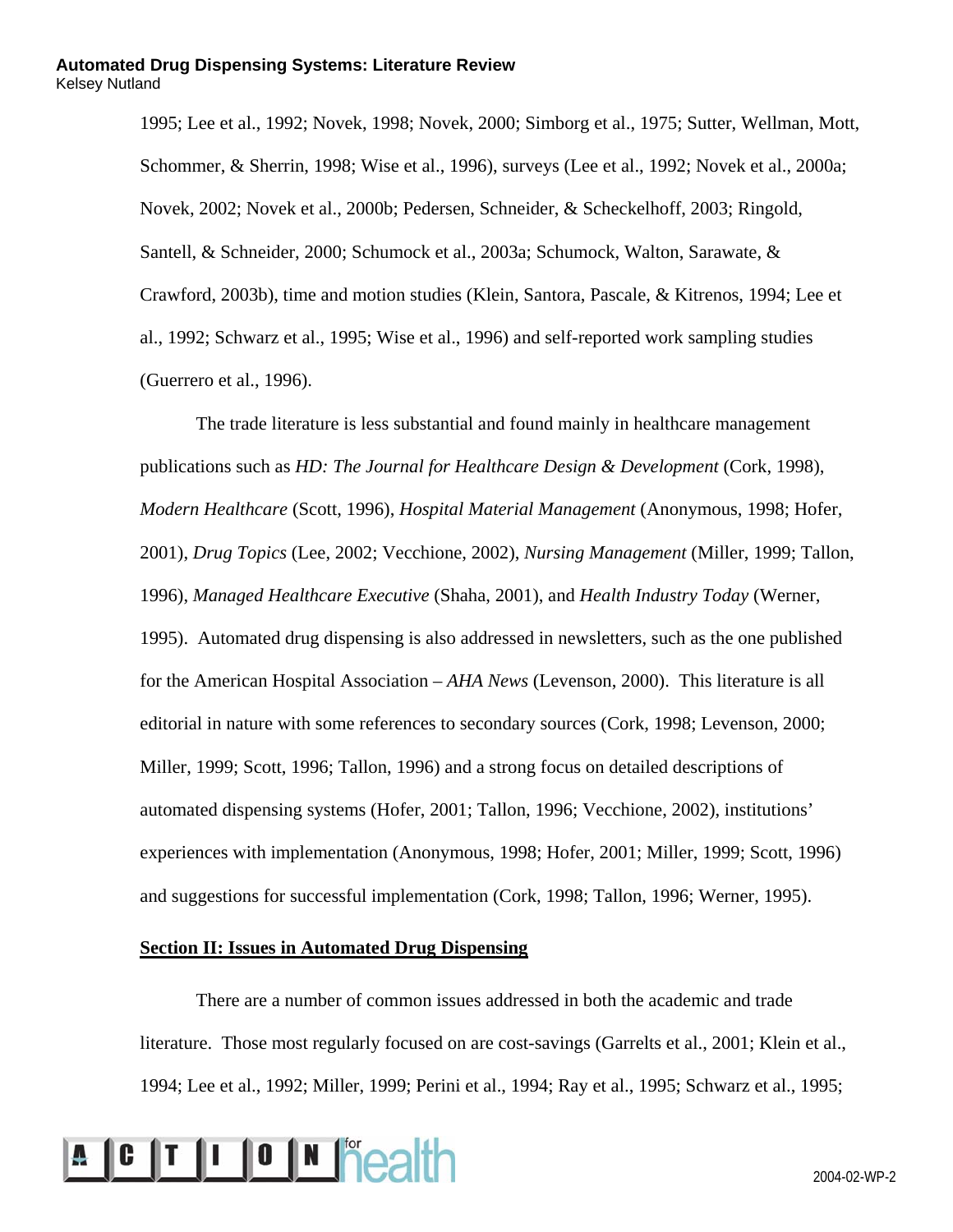Simborg et al., 1975; Wise et al., 1996), medical errors (Barker, 1995; Barker et al., 1984; Borel et al., 1995; Chung et al., 2003; Schumock et al., 2003a; Simborg et al., 1975; Sutter et al., 1998; Vecchione, 2002) and the efficiency of both pharmacy (Chung et al., 2003; Darby, 1996; Guerrero et al., 1996; Klein et al., 1994; Lee et al., 1992; Miller, 1999; Ray et al., 1995; Schwarz et al., 1995; Tallon, 1996) and nursing (Barker et al., 1984; Guerrero et al., 1996; Lee et al., 1992; Miller, 1999; Novek et al., 2000a; Schwarz et al., 1995; Simborg et al., 1975; Tallon, 1996).

Other topics include: relations between pharmacy and nursing (Novek et al., 2000a; Novek, 2002); the demarcation of professional boundaries (Barker, 1995; Guerrero et al., 1996; Lee, 2002; Novek, 2000; Novek, 2002); specific suggestions and criteria for successful implementation of ADDS (Barker, 1995; Cork, 1998; Darby, 1996); and the attitudes toward ADDS and automation in drug dispensing in general of both pharmacy (Lee et al., 1992; Lee, 2002; Novek, 2002) and nursing (Lee et al., 1992; Novek et al., 2000a; Novek, 2002; Novek et al., 2000b; Schwarz et al., 1995). There are a handful of articles that are less specific and therefore have been categorized as generic, in that they cover a range of issues, such as farreaching surveys (Pedersen et al., 2003; Ringold et al., 2000; Schumock et al., 2003b), or that they address a very specific topic particular to that article and that publication, such as system failures (Tribble, 1996) or secondary data-analysis systems (Wellman et al., 2001).

Cost-savings is by far the issue dealt with most in both the academic and trade material and is the most common reason given for implementation. Overwhelmingly, the trade journals advocate for the implementation of ADDS based on the promise of a significant decrease in drug and personnel expenditures (Anonymous, 1998; Cork, 1998; Hofer, 2001; Miller, 1999), though a few articles do caution against the assumption that substantial savings are guaranteed

# **A C T I O N Seatth** 2004-02-WP-2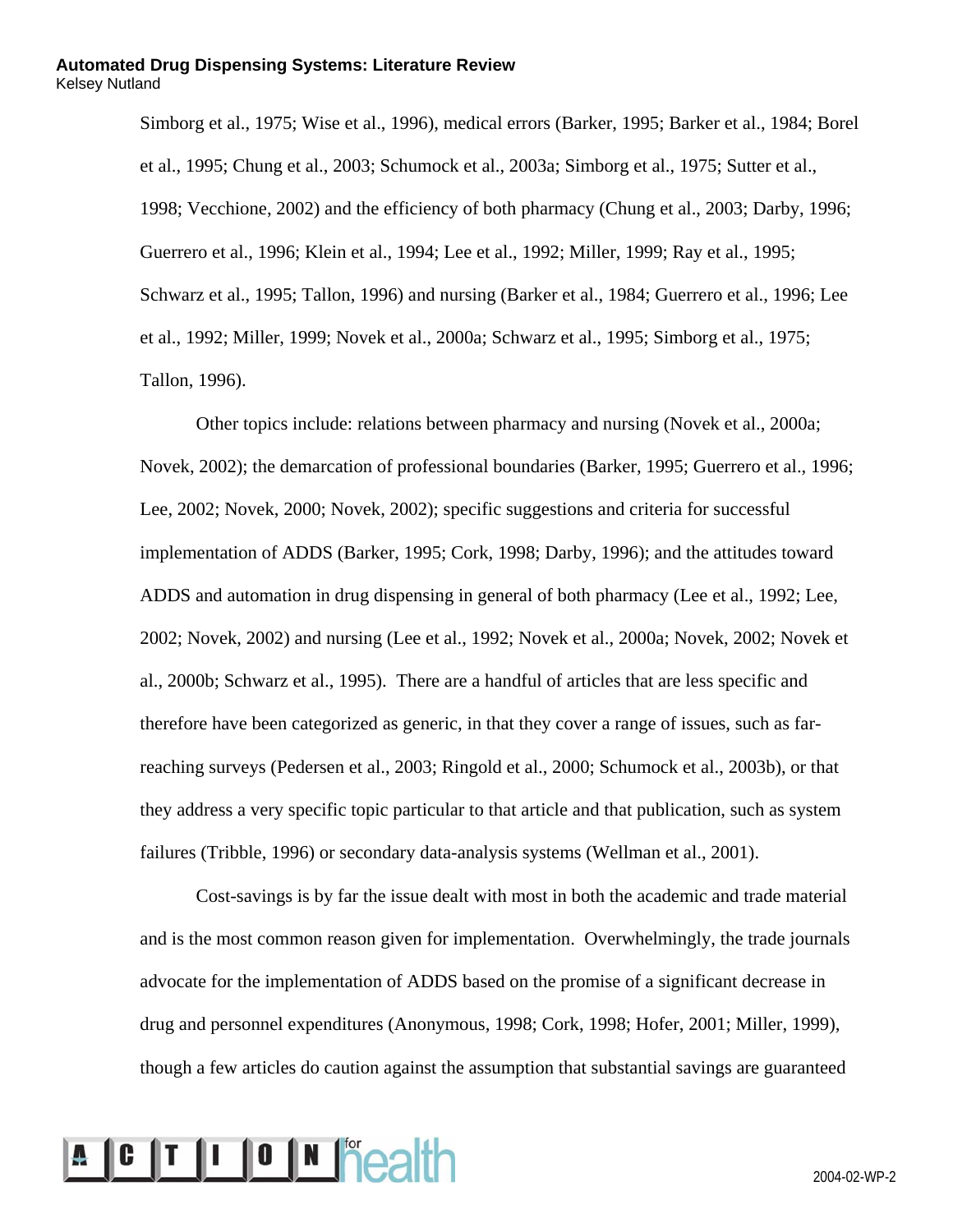upon installation (Scott, 1996; Tallon, 1996). For example, in *Modern Healthcare* Scott (1996) claims – rather facetiously – that the benefits of ADDS are turning out "to be like the health value of oat bran – exaggerated" (p. 84). She notes the disappointment of Jon Hubble, director of management engineering at U.S. hospital Scott & White Memorial Hospital in Temple, Texas, who justifies the continued use of the systems at the hospital because the machines can provide valuable information about inventory and supply use, despite the unsatisfactory increase in cost-savings (p. 84). Hubble suggests that if a hospital is trying to rectify a history of financial trouble and save a lot of money, these systems are not the answer (p. 84). In *Nursing Management* Tallon (1996) states:

> Direct cost-savings arising from implementing automated dispensing systems can no longer be naively assumed. Some clinical investigators have failed to demonstrate substantial FTE savings with system use, while others reveal measurable nurse productivity increases counterbalanced by decreased pharmacy productivity and increased medication costs." (p. 46).

The academic material looking at cost-savings also comes out in favour of ADDS, but of the nine considering the issue, only four provide a definitive cost-savings conclusion using primary evidence to support their findings (Klein et al., 1994; Lee et al., 1992; Schwarz et al., 1995; Simborg et al., 1975). Klein, et al. (1994) report a total savings of personnel time and drug costs of \$7044 annually (estimated), though the authors do state that the overall savings in personnel time was not great enough to substantially affect pharmacy operations, and drug costs were higher with the automated system" (p. 1196). Lee, et al. (1992) claim that although the decision to implement automated drug dispensing is a costly one, "they can be justified by the many financial benefits resulting from reduction or reallocation of personnel time, improved revenue and billing efficiency, and service improvement" (p. 854). Schwarz and Brodowy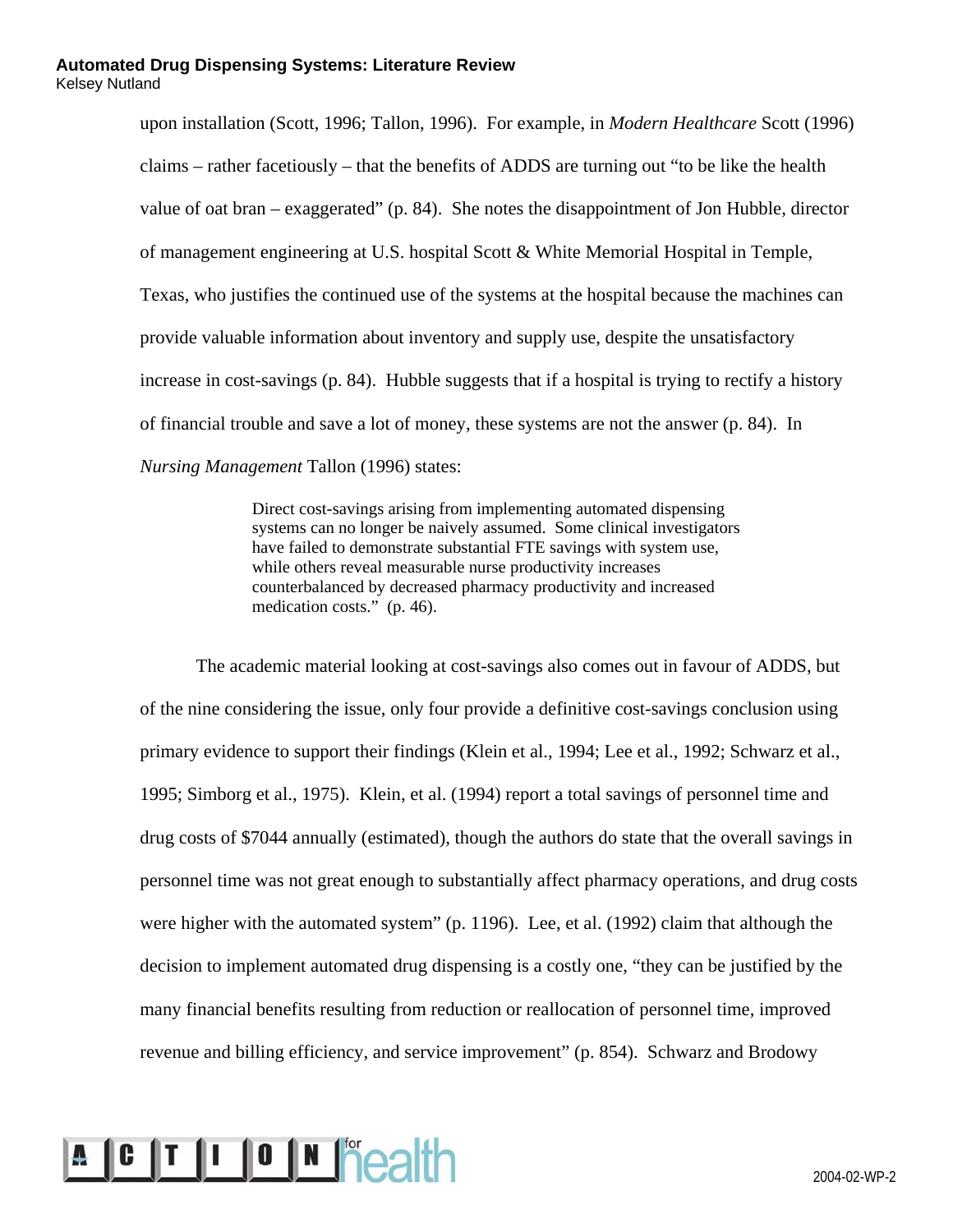(1995) make clear where cost-savings for institutions using ADDS is likely to come from: "The potential savings associated with Medstation Rx [manufactured by Pyxis, Inc.] would stem primarily from reductions in personnel. […] Thus, Medstation Rx could save the institution approximately \$1 million over five years […]" (p. 827). Simborg and Derwicz (1975) discuss cost-savings related to computer-assisted unit-dose dispensing – the precursor to modern ADDS discussed in the introduction – suggesting that larger institutions will reap a greater benefit with a 14% increase for a 450 bed hospital, but a 7% decrease for a 250 bed hospital (p. 342).

Otherwise, the remaining academic articles suggest the *potential* for savings based on primary evidence (Wise et al., 1996) or based on secondary evidence and/or personal experience (Darby, 1996; Garrelts et al., 2001; Perini et al., 1994; Ray et al., 1995). For example, although Wise, et al. conducted an empirical study looking at costs before and after the implementation of ADDS – and did find an increase once saved personnel time was translated into a dollar amount (p. 229) – in their discussion the authors caution that this is only one aspect of a cost-benefit analysis that should include other nonquantitative elements if such a capital expenditure is to me made (p. 229). In their description of one institution's experience with implementing ADDS Ray, et al. conclude that of many benefits realized by the new automated system, substantial cost-savings in labour costs is one of the most important (p. 30).

Reducing medical error has also warranted significant attention in both trade and academic publications and provides another incentive for adopting automated drug dispensing, but to a lesser extent than cost-savings. The trade literature is limited to one article presenting news briefs on healthcare, including one about automation reducing medical errors at a certain hospital (Levenson, 2000) and another discussing vendors at an American Society for Health-System Pharmacy meeting and the reduction of medical errors as the driving force behind

### A C T I O N **F**CALL COMPLETED A 2004-02-WP-2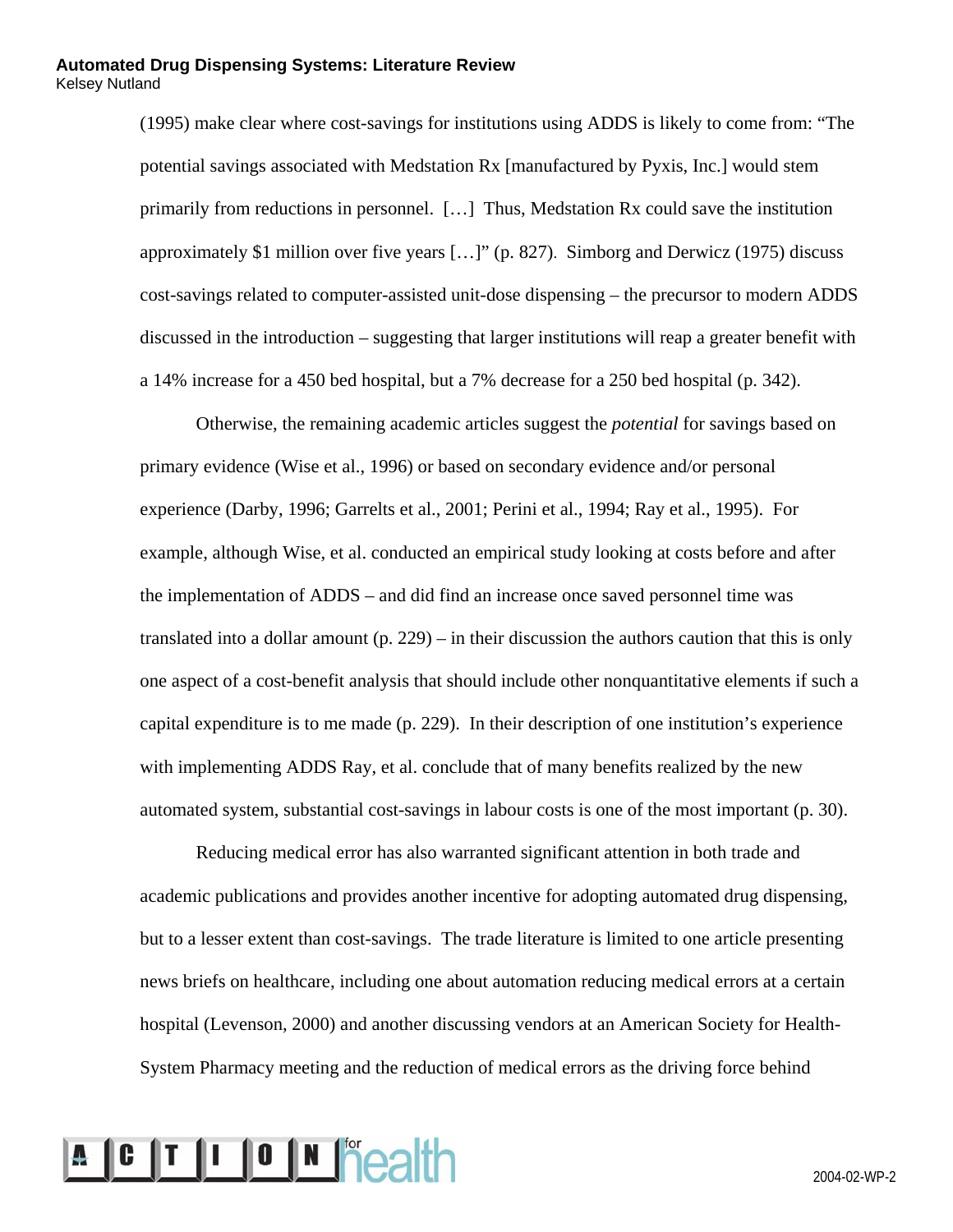automated technology trends (Vecchione, 2002). At first glance the academic literature seems to suggest that automated drug dispensing significantly reduces medical errors, but upon further investigation a different picture is revealed. To demonstrate, of the twelve articles published five are editorial – one discusses the peripheral infrastructure needed to ensure the most efficient and effective use of ADDS (Chung et al., 2003), two describe experiences with implementing ADDS, suggesting the *potential* for reducing medical errors (Garrelts et al., 2001; Ray et al., 1995), another describes in detail the options healthcare organizations have when it comes to choosing a system right for their institution (Perini et al., 1994), and lastly, one article argues that ADDS need to be evaluated based on patient safety standards, otherwise it will not reduce medical errors (Barker, 1995).

The empirical evidence supporting the error reduction claim constitutes five articles on this topic (Barker et al., 1984; Borel et al., 1995; Klein et al., 1994; Schwarz et al., 1995; Simborg et al., 1975), while two make ambiguous conclusions leaving the reader with an unclear impression of the impact this technology had on medical errors (Schumock et al., 2003a; Sutter et al., 1998). For example, Sutter, et al. categorize medical errors as "discrepancies" (p. 1925) and fail to conclude one way or another whether medical errors were positively or negatively affected. The authors do state that changes in the delivery of drugs (i.e. automated dispensing) "come with potential for access discrepancies" (p. 1926). Of the five declaring ADDS as the major cause of the reduction of medical errors found after implementation of various systems, one deals specifically with slightly improved accuracy rates in cart-filling in the pharmacy (Klein et al., 1994), another shows dramatically improved error rates, but to do with the implementation of a computer-assisted unit-dose system rather than full automation of drug dispensing (Simborg et al., 1975), and the remaining three demonstrate the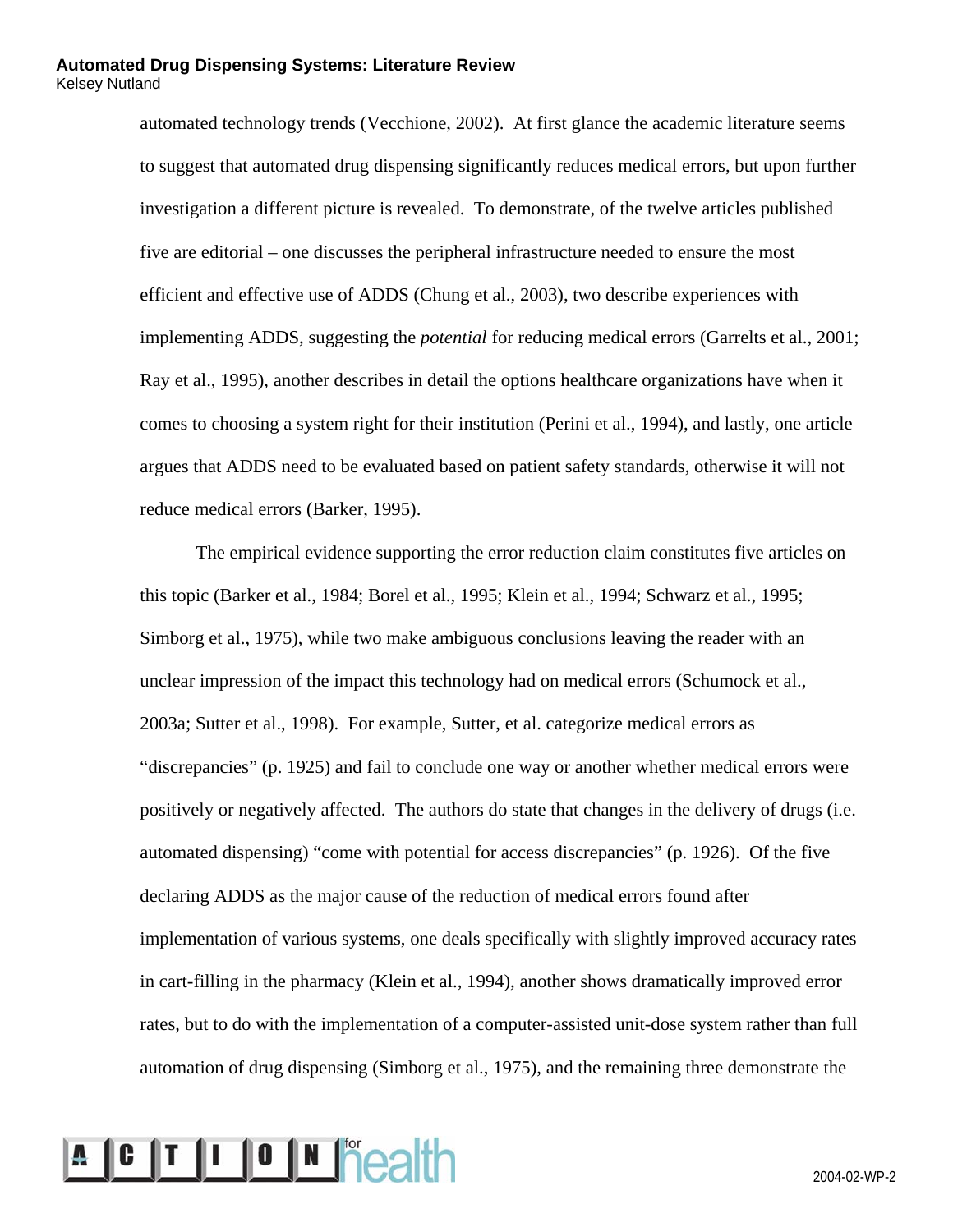significant reduction of a specific kind of medical error that can happen at the administration phase of drug dispensing – wrong-time errors and to a lesser extent dose omissions (Barker et al., 1984; Borel et al., 1995; Schwarz et al., 1995).

It can be argued that both wrong-time errors and dose omissions – the most common kinds of medical error – do not have an impact on patient outcomes (Borel et al, 1995, p. 1878); unordered-drug and wrong-dose errors on the other hand do affect patient outcomes and in two of the studies remained unaffected by the implementation of ADDS (Barker et al., 1984; Borel et al., 1995). Therefore, in order to determine the real clinical effect automated drug dispensing systems have in terms of reducing medical errors and improving patient safety, more research needs to be conducted that focuses on the error rates of unordered-drugs and wrong-doses before and after the implementation of an ADDS.

Related to both cost-savings and the reduction of medical errors is the efficient use of pharmacy and nursing time. This is dealt with to a lesser extent than the former, but has received significant enough attention in the literature to warrant considering in this literature review. The trade material addressing pharmacy efficiency with respect to automation is limited and makes no definitive claims one way or another. Of three articles, one reports the results from an informal survey of pharmacists on how the nursing shortage has impacted pharmacy operation (Lee, 2002), one describes an institution's experience with implementation (Miller, 1999), and another discusses the pressures and strategies of implementing ADDS (Tallon, 1996).

The academic treatment of the issue is more focused on establishing a clear understanding of how ADDS impacts the time pharmacy and pharmacy technicians spend on dealing with drugs, rather than clinical activities for example. Largely, the academic material

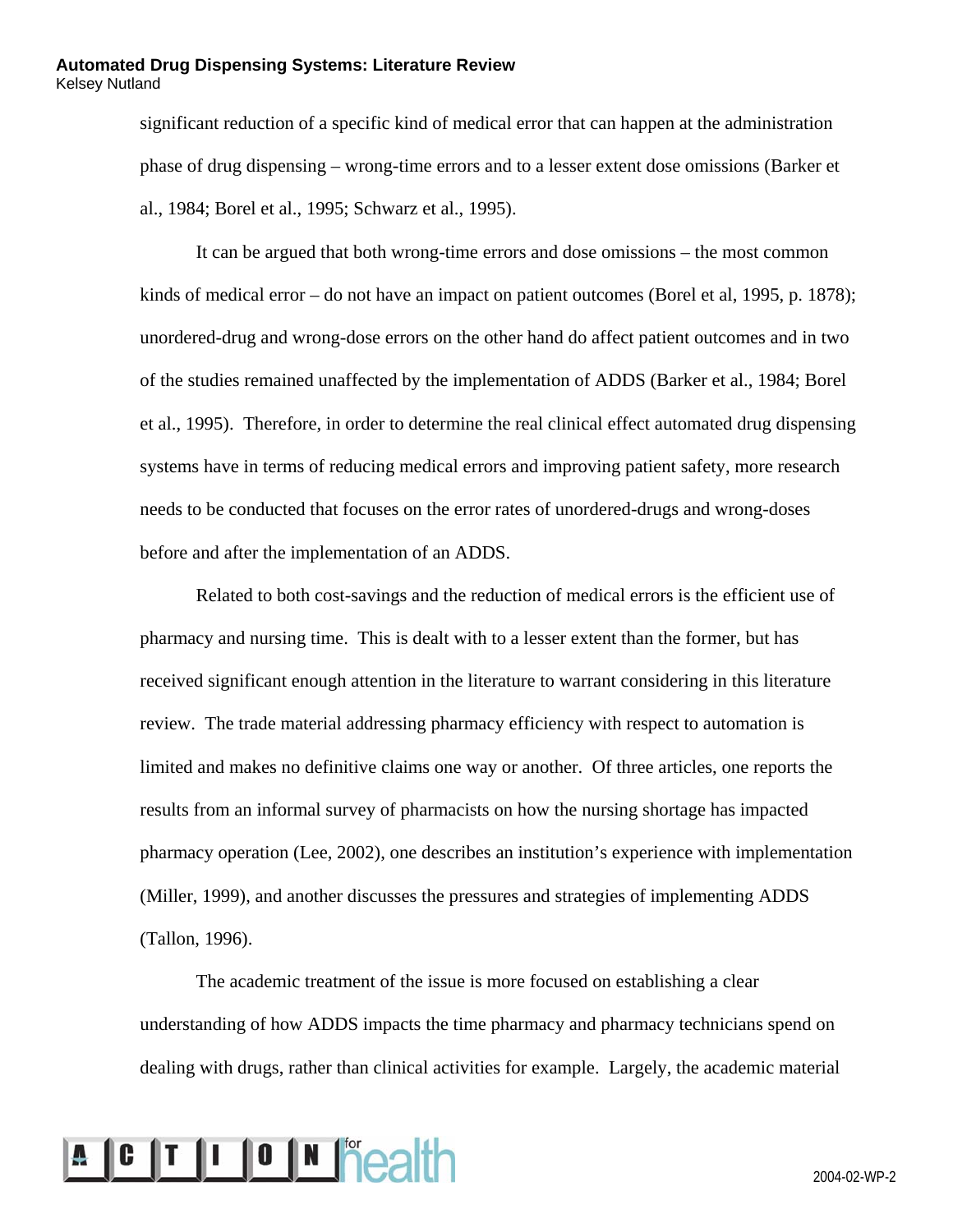suggests that ADDS will free up pharmacy time, which often translates into personnel reductions and to a lesser extent transferring pharmacists to patient care activities, but those studies supporting this claim with empirical evidence are limited to only one (Guerrero et al., 1996) with two other empirical studies challenging this claim with evidence of both *decreased* pharmacy efficiency (Lee et al., 1992) and no impact on pharmacy efficiency (Klein et al., 1994). Otherwise, support for an increase in efficiency is found in editorial articles that suggest increased pharmacy efficiency is a likely outcome of automation (Chung et al., 2003; Darby, 1996; Ray et al., 1995). One study avoided making any claims about pharmacy efficiency but did include the idea in the discussion (Schwarz et al., 1995).

Efficiency in nursing also received notable attention in the literature, with only the trade journal *Nursing Management* giving this issue any consideration from the industry perspective –– both editorial articles in this publication addressing nursing efficiency use secondary evidence to suggest a probable positive impact but stop short of explicitly making this claim (Miller, 1999; Tallon, 1996). Six academic articles offer primary empirical evidence to support their findings, only one of which claiming that automation in drug distribution increases nursing efficiency (Lee et al., 1992). One article suggests ADDS may decrease efficiency (Simborg et al., 1975), and two declare that there is no impact on the efficient use of nursing time (Barker et al., 1984; Guerrero et al., 1996). There are two articles that examined nursing efficiency, among other topics, but refrained from claiming an absolute substantial increase in efficiency that could be generalizable to other institutions (Novek et al., 2000a; Schwarz et al., 1995). For example, Schwarz et al. write: "There was a definite time savings for nurses associated with Medstation Rx, but measuring the entire effect on nursing time would require extensive observational studies […]" (p. 827), the scope of which wasn't undertaken in this study.

### A C T I O N **F**CALL COMPLETED A 2004-02-WP-2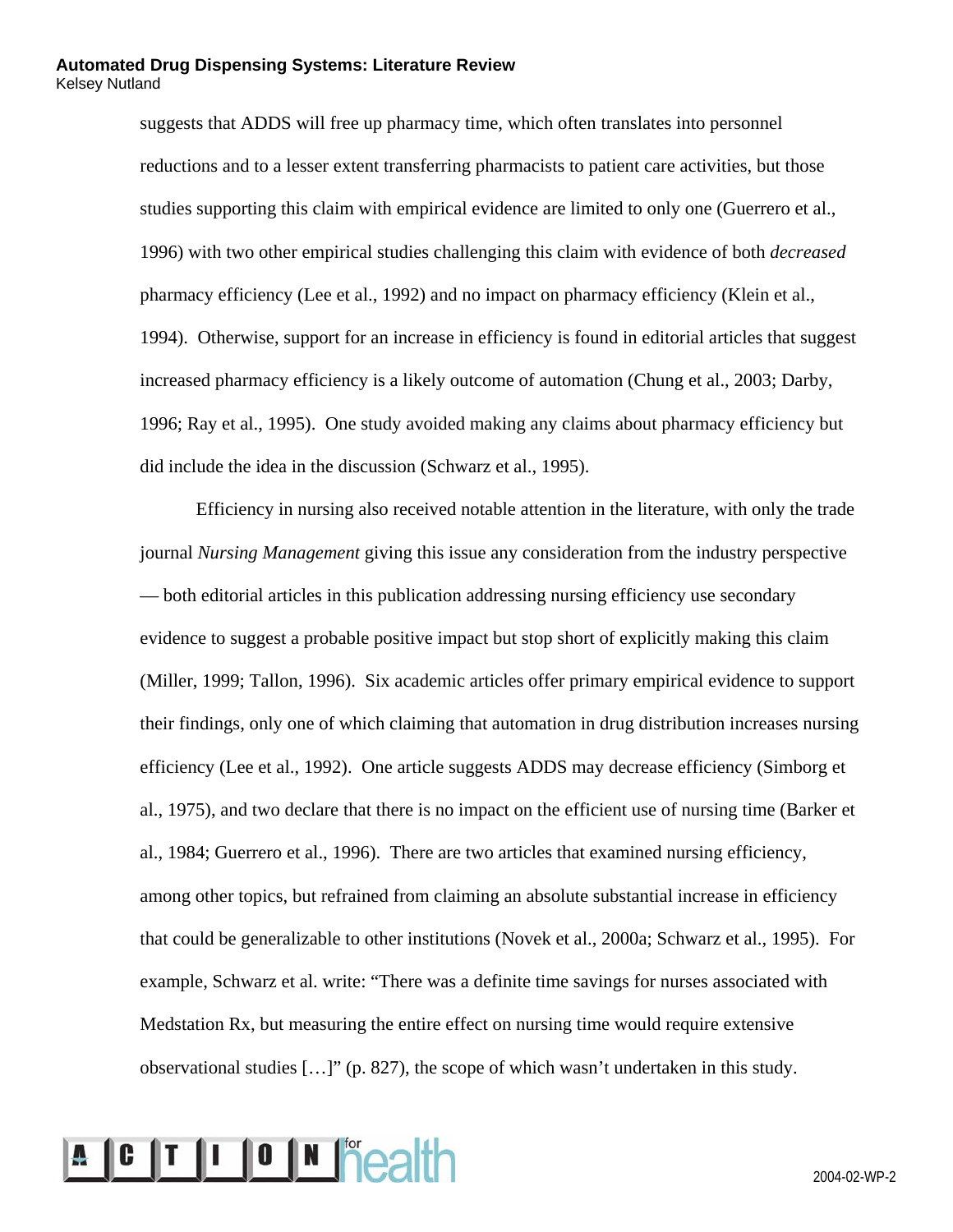Relations between pharmacy and nursing is another topic dealt with in the literature, primarily by Joel Novek (Novek et al., 2000a; Novek, 2002). In "IT, Gender, and Professional Practice: Or, Why an Automated Drug Distribution System Was Sent Back to the Manufacturer" Novek (2002) "examines the relationship between technological change and the occupational identities and practices of nurses, pharmacists, and patient care managers through a case study of the highly problematic deployment of an automated drug-dispensing system" (p. 381). Novek addresses what is termed the interplay between control and contingency, which is a consideration of the move toward standardization as work routines become incorporated into networks versus the need for technology to be sensitive to the specific needs of particular professional roles (p. 380).

Novek discusses the ADDS as a boundary object between nursing and pharmacy and explores the difficulties associated with this idea. He writes:

> A second point involves the negotiation of occupational boundary crossings as computer networks crosscut the traditional lines of cleavage between health care occupations. Hospital work is highly cooperative yet also specialized and fragmented. Hardware devices or packets of information are often shared as boundary objects representing common ground between occupations. (p. 380)

Novek claims that computerization and automation of drug dispensing involves distribution of tasks that are shared by both pharmacists and nurses meaning that the dispenser becomes the boundary object between the two professions with the machine itself becoming a boundary object and other technical artifacts and the patient information databases being shared between the departments (p. 383). But, both nurses and pharmacists have resisted the ADDS as a boundary object because of the difficulty both departments have with the system. Nurses are distrustful, there are often conflicts and a need to "go around the system" (p. 394) to access medication when there are glitches, both mechanical and human. The nurses don't see the

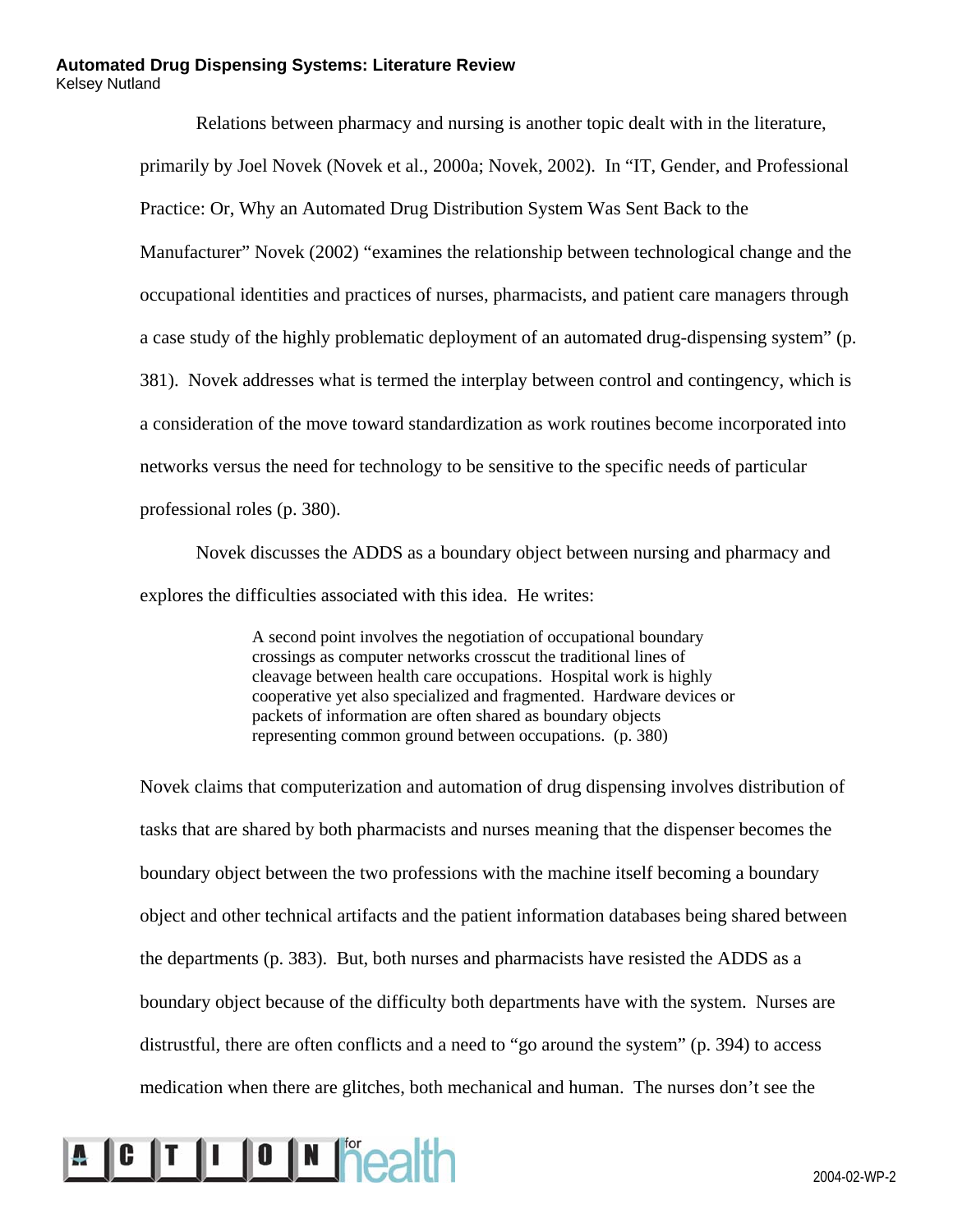system as reliable enough to get them the medication and the information they need (p. 395). These difficulties and the conflicts between nursing and pharmacy over medication errors undermined the ADDS's value as a boundary object between the two professions (p. 397) and because of this neither department saw the system as a boundary object that demonstrated interdepartmental cooperation (p. 400).

Novek also writes about the demarcation of professional boundaries in the pharmacy profession (Novek, 1998; Novek, 2000; Novek, 2002), a topic that has also received attention from other authors writing about automated drug dispensing (Barker, 1995; Guerrero et al., 1996; Lee, 2002). In *Social Science & Medicine* Novek (2000) examines the relationship between new technology – in particular automation technology – and the changing role of pharmacy in the division of labour in healthcare (p. 491). He asks whether automation enables pharmacists' collective control over their labour process or if it challenges their authority over dispensing medication. He also investigates whether automation contributes to collective mobility whereby pharmacists move to clinical activities once their time is freed up by ADDS. Using qualitative case studies Novek concludes that pharmacists have exercised collective control – refusing to concede dispensing responsibilities – at least as much as they have asserted collective mobility (p. 500). He suggests that automation has "reinforced rather than transformed the lines of demarcation between pharmacy and other health care occupations" (p. 500).

Using less rigorous methods, in *Drug Topics* Shirley Lee (2002) reports on an informal survey of pharmacists that asks them how the nursing shortage affects pharmacy operations. Quoting pharmacist Farena Salek, Lee writes:

> The nursing shortage has hindered the ability of pharmacy to grow more as a profession. For example, because of the lack of nurses at the

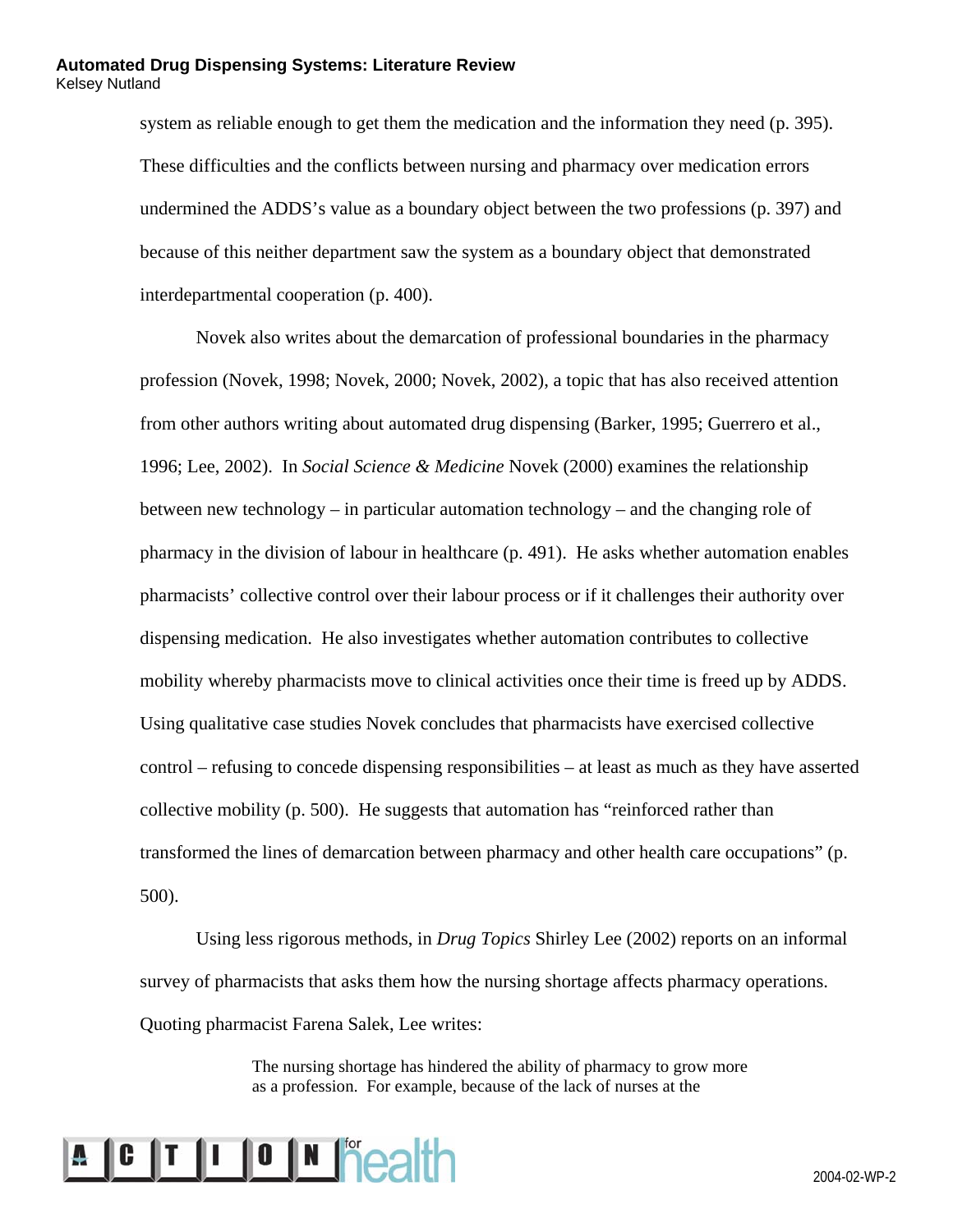patients' bedside, nurses are not as flexible using automated dispensing units for the majority of their patients' drugs. But the nursing shortage has also caused our pharmacists to grow, as a profession, in some areas, because pharmacists can now become more involved in direct patient care activities. (n.p.)

In the *American Journal of Health-System Pharmacy* Barker (1995) and Guerrero et al. (1996) each address the demarcation of professional boundaries from a slightly different perspective than both Novek and Lee. In an opinion piece about automated systems and their function in patient safety Barker (1995) considers how pharmacists have often seen automation as a means to free them up for clinical duties – what Novek refers to as collective mobility. He uses this as a platform from which he goes on to detail the various challenges to this scenario, and the implementation of ADDS in general, vis-à-vis patient safety (p. 2445). Using a self-reported work sampling Guerrero et al. (1996) look at the work activities of pharmacists and nurses before and after the implementation of ADDS at a hospital with a specific concern for how much time is made available for pharmacists to do clinical activities (p. 548). They concluded that while the time nurses spent dealing with drugs remained steady, the ADDS "seemed to give pharmacists more time for clinical work" (p. 553).

Emerging from the body of work empirically studying the implementation of ADDS, many articles make suggestions and offer criteria for the successful implementation of ADDS (Barker, 1995; Cork, 1998; Darby, 1996; Wong et al., 1999). Barker (1995) situates the wouldbe success of ADDS in the adherence to patient safety standards. He recommends certain features of automation that would be desirable for reducing medication errors. For example, Barker advocates for, among other ADDS attributes, *comprehensiveness* where automation would extend from order entry to dose administration. Also, an automation system should *dispense unit-doses* and provide for *access control* to ensure that the right dose is given at the

# 2004-02-WP-2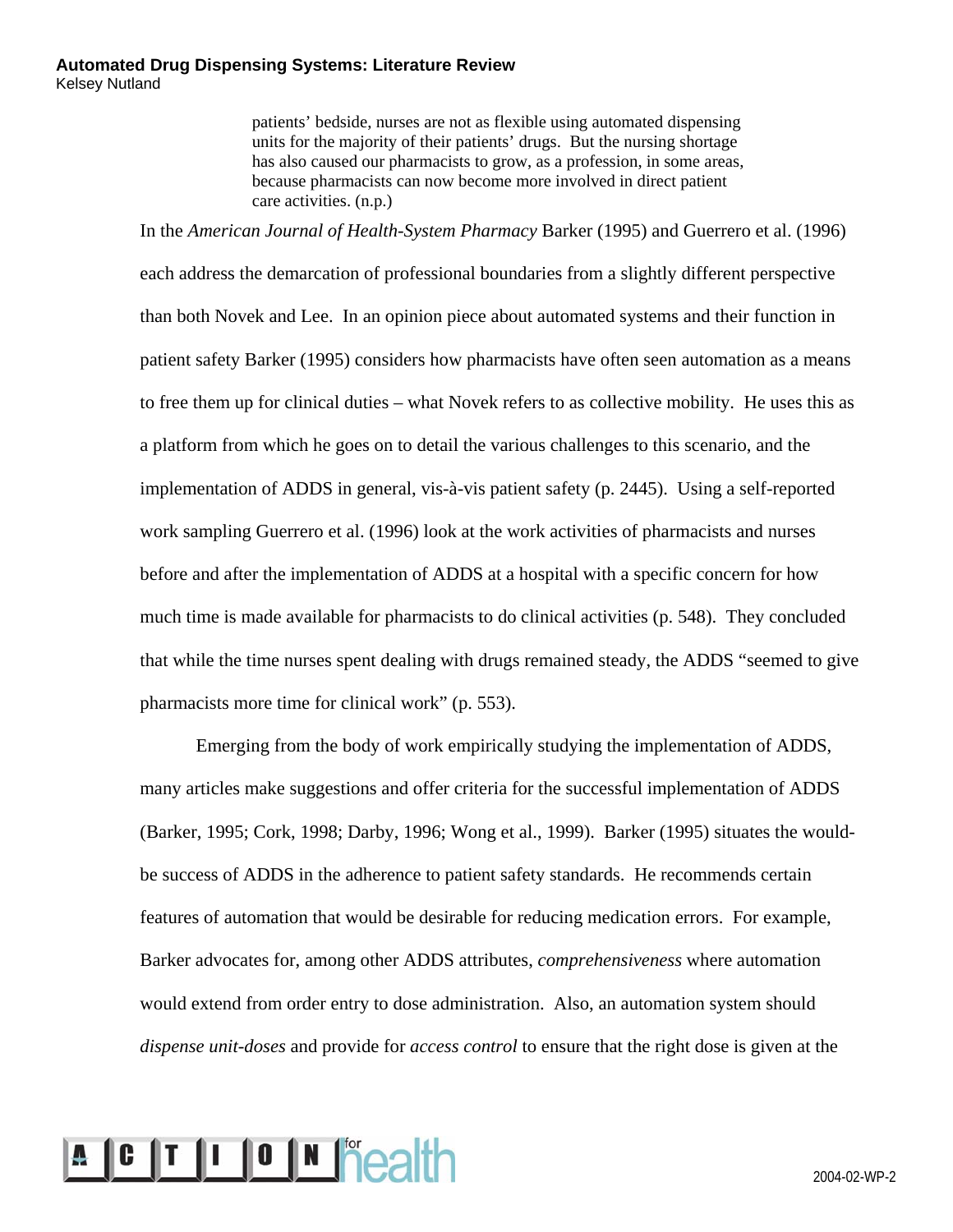right time to the right patient and only by approved personnel (p. 2447). Cork (1998) makes recommendations on what kinds of systems to install such as modular automated units and Darby (1996) counsels the reader on their choice between a centralized, decentralized or hybrid system. Wong (1999) discusses a series of criteria for choosing to implement one ADDS over another that involves identifying the unique issues faced by individual healthcare organizations (p. 1398), determining the system requirements needed to address those issues (p. 1399) and finally comparing those needs to existing automated systems (p. 1399).

There is also some concern for the attitudes expressed by both pharmacy (Lee et al., 1992; Lee, 2002; Novek, 2002) and nursing (Lee et al., 1992; Novek et al., 2000a; Novek, 2002; Novek et al., 2000b; Schwarz et al., 1995) toward the use of ADDS in healthcare. Lee et al. studied various effects of a recently implemented ADDS in a hospital, including the attitudes of pharmacy toward the system. Using a questionnaire the authors found that due to an increased amount of time needed by technicians to fill stock items and the inconvenient location of the cabinets, the attitudes of pharmacy toward the system were poor (p. 853). Novek (2002) doesn't quantify the impact of ADDS on pharmacy, but in his discussion includes a number of comments that suggest that both pharmacists and pharmacy technicians were dissatisfied with the system and in general had a poor attitude toward it. For example, Novek writes: "Confirming the fears of some voices within the pharmacy profession, technology originally developed as an adjunct to pharmacists had been translated into a management tool to control their practice" (p. 399).

The attitudes of nurses drew particular attention from researchers, above all Joel Novek. For example, in "Nurses' Perceptions of the Reliability of an Automated Medication Dispensing System" Novek et. al. (2000) emphasize that if an ADDS is to be successfully

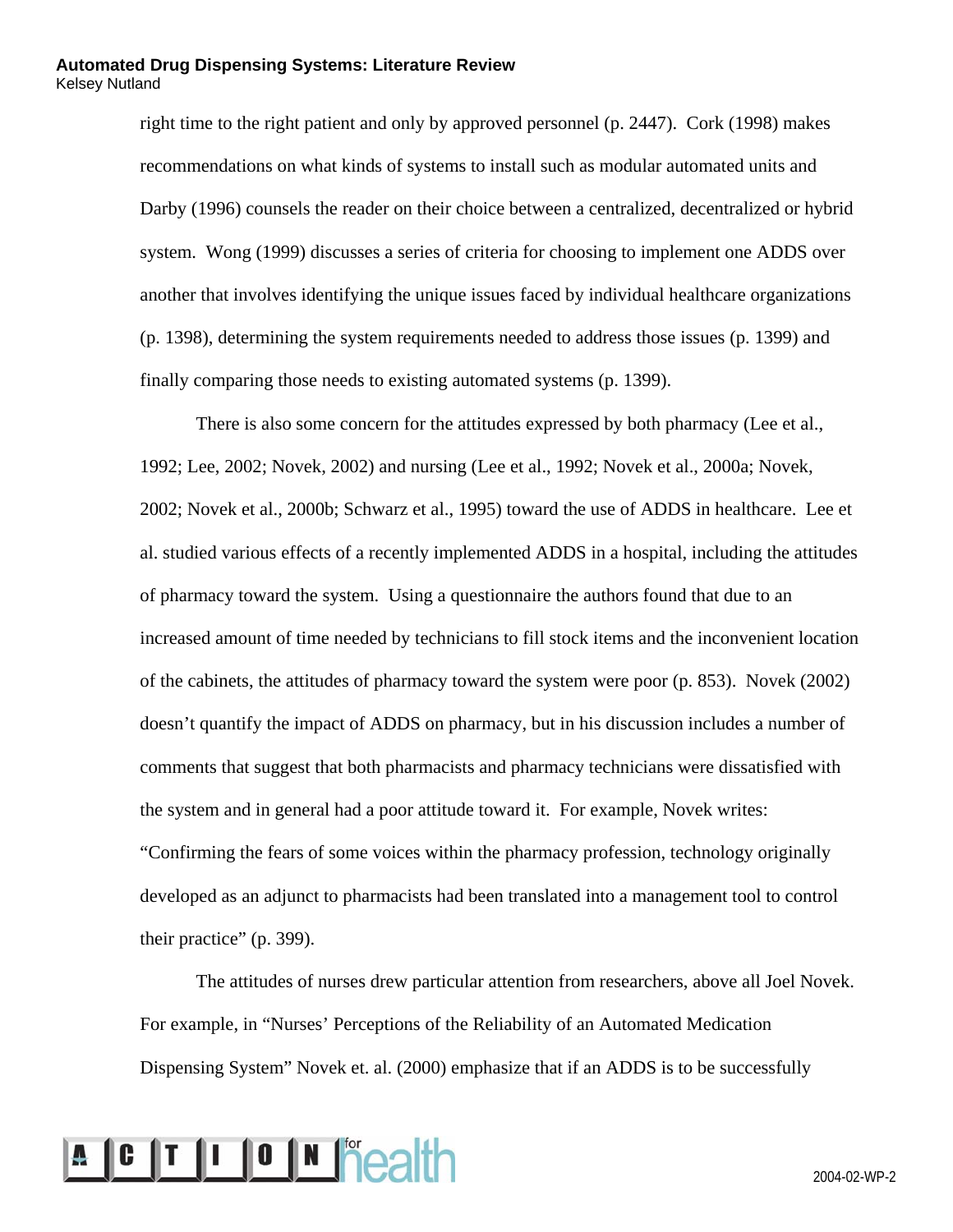implemented the perceptions of the system by hospital staff and in particular nurses need to be taken into account before, during and after the implementation process is complete (p. 2). Their research showed that almost half (49%) of the 102 full-time and part-time nurses that responded to the questionnaire thought ADDS actually *increased* the risk of medical errors, while 30% saw no change and only 20% believed ADDS reduced the chance of error (p. 4). The authors found pervasive distrust of the system not only among nurses, but also among all health care personnel (p. 5). This distrust propagates institutional practices that in turn threatened the potential success of ADDS at the institution under study and in all likelihood other institutions experiencing similar difficulties. These practices included: avoidance of the machine altogether, refusing to document floor stock through the ADDS machine (p. 7); resistance to computer control of work practice, overriding controls to obtain medications on the nurses' own schedule rather than during predetermined administration times (p. 8); and miscommunication, especially between pharmacy and nursing over discrepancies (p. 8).

Lee et al. (1992) simply state that "the results of the nurse questionnaire indicated positive perceptions" (p. 853) and that overall the system received a positive evaluation by nursing personnel – a population of forty for this study (p. 854). Schwarz et al. (1995) offer their results from a questionnaire responded to by twenty nurses, saying that all respondents liked the system for the acquisition of controlled substances while most liked the system for the acquisition of all medication (65%) (p. 825). Most (80%) indicated they would like to keep the system on their unit (p. 826). Some of the disparity in the findings of Novek, Lee et al. and Schwarz et al. may be explainable by the significantly different sizes in study populations and the particular exigencies experienced by individual institutions in implementing ADDS.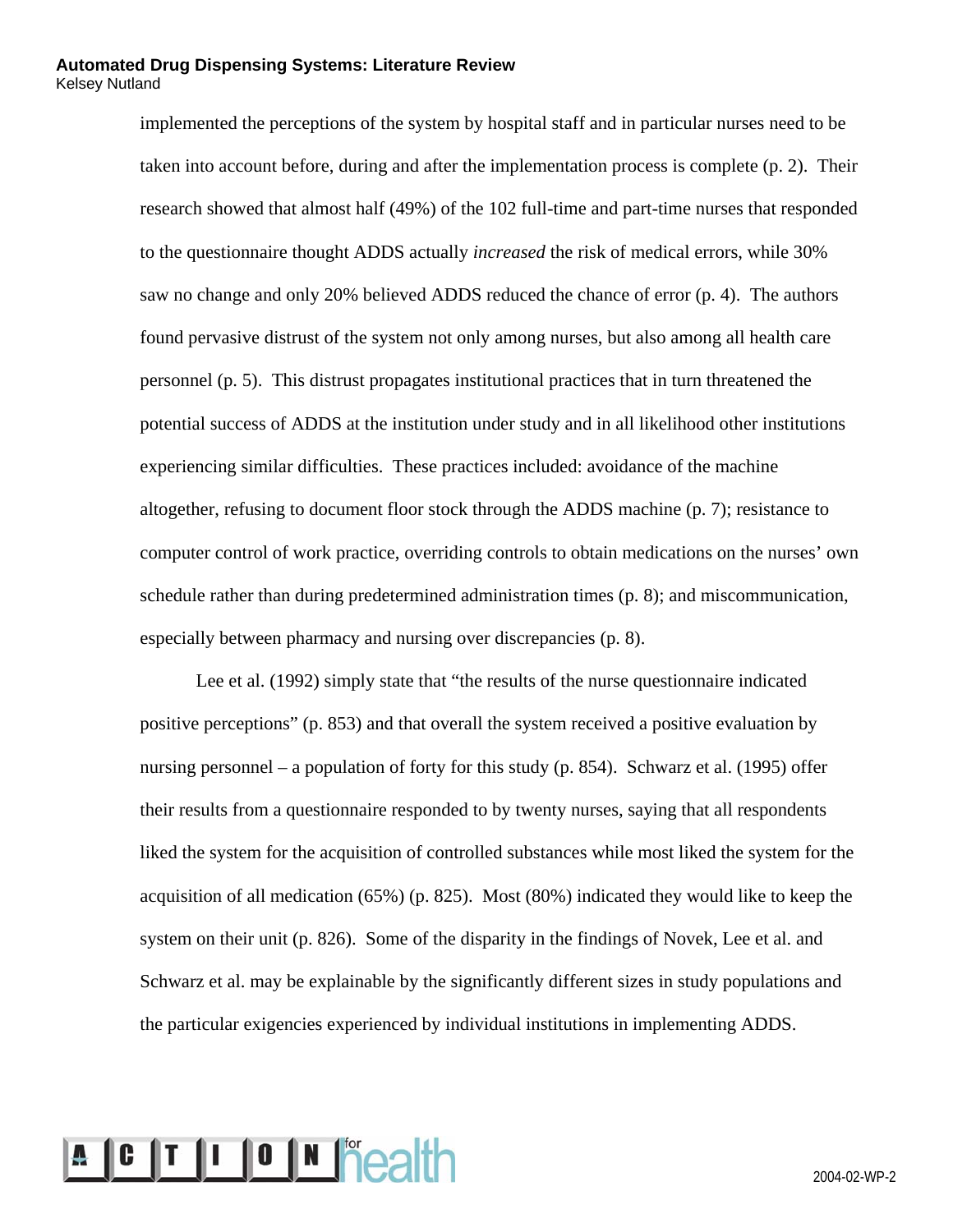The remaining literature is broader in character and has therefore been categorized as generic. These few articles are far-reaching but warrant some attention in this literature review because they are of considerable interest to those researching this topic. The annual surveys of pharmacists in the United States conducted by the American Society for Health-System Pharmacy are revealing of how pharmacy professionals see their trade and how the profession is evolving. As well, these surveys provide a snapshot of the state of pharmacy in the U.S. up to a certain point and offer multiple starting points for further research. For example, the national survey of hospital-based pharmaceutical services and pharmacy practice attempts to discern the state of hospital pharmacy today and to stay abreast of future developments. Focusing on the role of pharmacists in managing and improving the medication-use process (Ringold et al., 2000), the survey is divided into three parts, each part undertaken in consecutive years establishing a cycle that repeats tri-annually. The first year of the cycle looks at prescribing and transcribing behavior, the second dispensing and administration, and the third monitoring and patient education and wellness. In 1999 the survey focused on the second phase of the cycle – pharmacy practice with respect to dispensing and administration, and is intended to:

> describe the methods by which the integrity of medications is ensured, to characterize drug preparation and dispensing activities, to describe the use of technology in drug preparation and dispensing, to characterize drug administration activities, to report on the design and implementation of quality improvement programs, and to characterize activities associated with identifying and reporting medication errors. (n.p.)

The authors conclude that through automation, centralization and the use of technicians, pharmacists are working to improve the efficiency of the dispensing component of the use of medicines. They recognize the potential for technology to allow pharmacists to improve drug safety but estimate that less than one-quarter of centralized pharmacy activity is automated highlighting the underutilization of the technology. The authors conclude that: "hospitals and

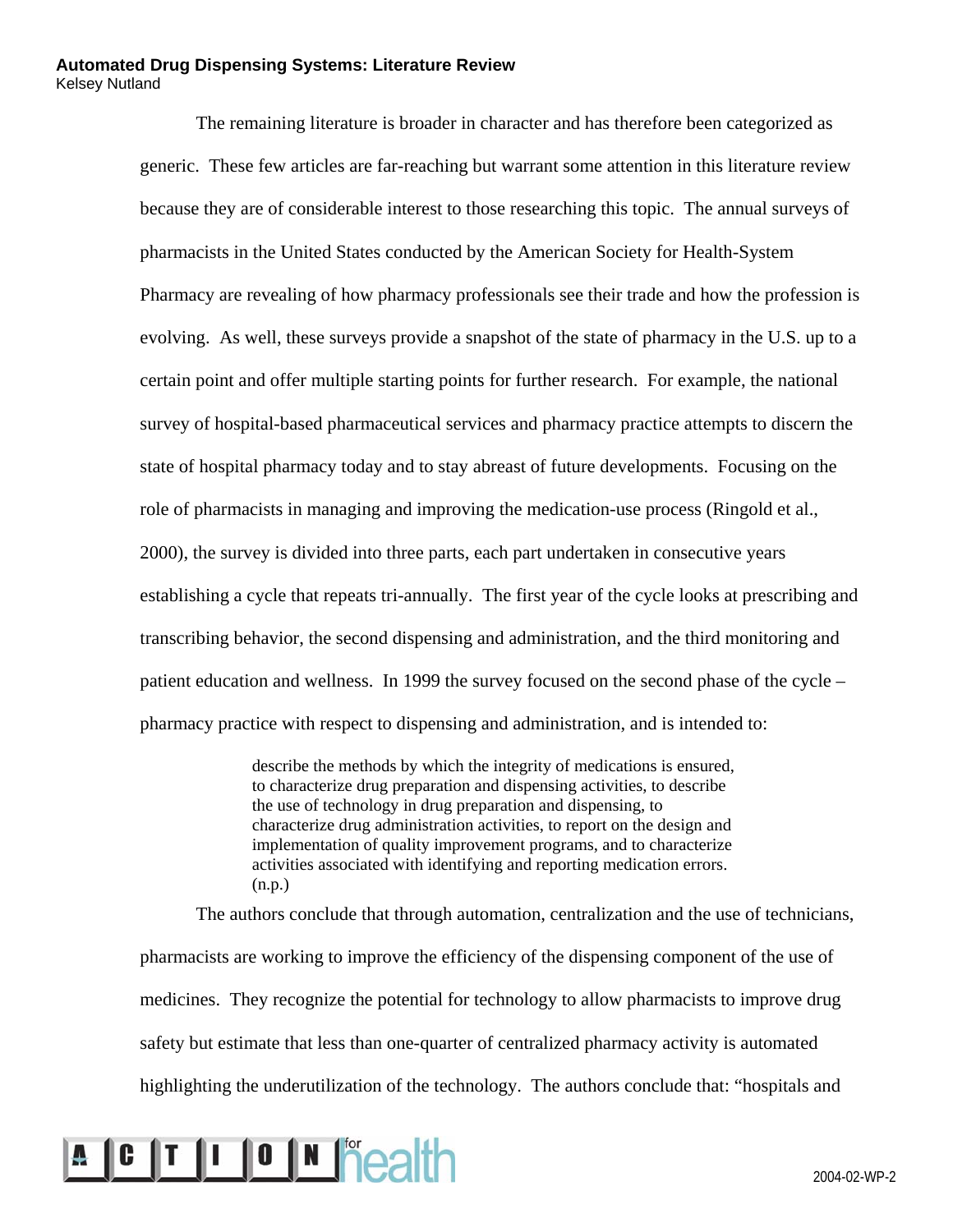health systems need to capitalize on the advances of dispensing technologies if pharmacists' potential to provide clinical services that improve patient care and medication safety is to be fully realized" (n.p.).

In the 2002 survey (Pedersen et al., 2003) much of the same issues were presented but the de-centralization of pharmacy services was seen as significantly increasing in response to acutely-ill patients with shorter hospital stays and a rapidly changing approach to drug-therapy that necessitates quick turnover of drugs available to nurses for dispensing (p. 67). An increased reliance on technology was again recognized as being necessary to free up pharmacists' time for clinical work and the underutilization of ADDS was further emphasized (p. 67).

An increased reliance on technology is also recognized as a liability when it comes to automation and improved patient safety. Writing for the *American Journal of Health-System Pharmacy* Tribble (1996) provides on overview of the kinds of failures that can occur when using ADDS. He claims there are three kinds of failures: hardware, software, and users. Because hardware contains physical moving parts, Tribble says it is the most prone to failure (p. 2623) and although it is more often than not reliable, that very reliability can make failures all the more disastrous and unexpected. The hardware in automated dispensing machines must therefore regularly check itself and report on its condition (p. 2624). Software failures are more complicated and can originate in a number of different places. Tribble writes:

> An algorithmic-procedure failure is caused by logic (i.e. nonarithmetic operations) built into the program itself. These failures can result from a typographical error in the program, a failure by the programmer to anticipate and with a given situation, or the creation of multiple contradictory conditions that prevent the software from functioning properly. (p. 2623)

# 2004-02-WP-2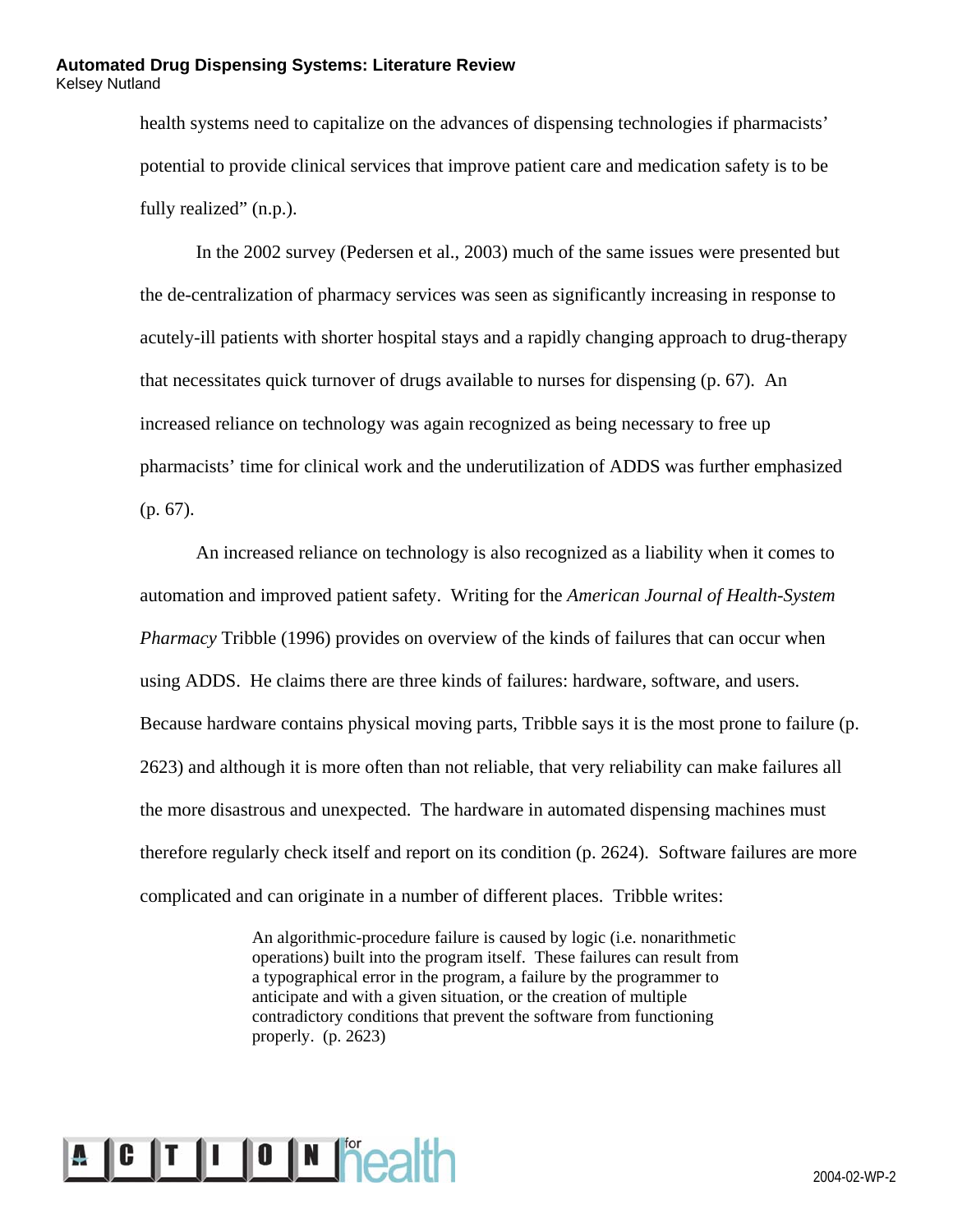He suggests the focus on a consistent user interface and error trapping as critical elements in software design that can contribute to the safety of an automated system (p. 2626).

 User failures result from underutilized instructions and an insistence on using experience as a means to understand how to use a system (p. 2623). Tribble suggests proper training of users and the creation of policies and procedures that give users a clear understanding of what their role is with respect to the use, maintenance and modification of the technology. He also suggests putting in place policies and procedures that help identify the competency of those designated to use the automated system relative to their system privileges (p. 2627).

#### **Conclusion**

This literature review – and indeed the conclusions of many of the authors cited in this paper – points to the need for more research to be conducted into the impact of automated drug dispensing. There is a considerable gap in knowledge about how these systems affect patient outcomes and although it seems there is strong potential for cost-savings and an increase in efficiency for both pharmacy and nursing, the evidence is divided and therefore inconclusive. Studies looking at these systems that have a specific concern for a measurable effect on patient safety and improved patient outcomes need to be prioritized by governments, organizations and independent researchers if the enormous costs of implementing ADDS are to be justified. There needs to be more empirical evidence to support manufacturers' claims of substantial costsavings, reduction of medical error and increased efficiency – currently, there is a dearth of information available to institutions considering this technology to make informed and effective decisions that will address the particular issues they face as an organization.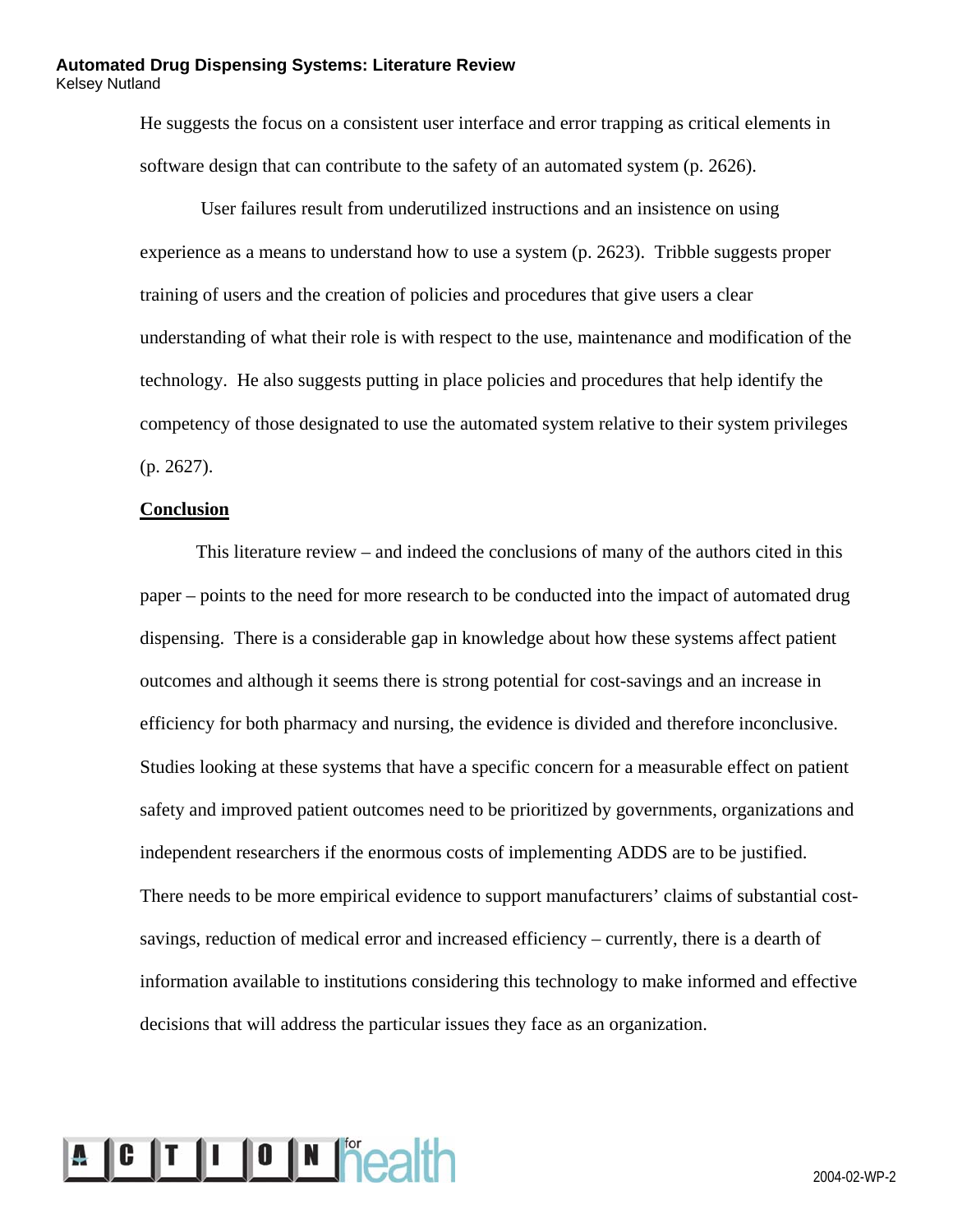#### Reference List

Anonymous (1998). When there's too much control. Hospital Materials Management, 23, 10.

Barker, K. N. (1995). Ensuring safety in the use of automated medication dispensing systems. American journal of health-system pharmacy : AJHP : official journal of the American Society of Health-System Pharmacists, 52, 2445-2447.

Barker, K. N., Pearson, R. E., Hepler, C. D., Smith, W. E., & Pappas, C. A. (1984). Effect of an automated bedside dispensing machine on medication errors. American Journal of Hospital Pharmacy, 41, 1352- 1358.

Borel, J. M. & Rascati, K. L. (1995). Effect of an automated, nursing unit-based drug-dispensing device on medication errors. American journal of health-system pharmacy : AJHP : official journal of the American Society of Health-System Pharmacists, 52, 1875-1879.

Chung, K., Choi, Y. B., & Moon, S. (2003). Toward efficient medication error reduction: error-reducing information management systems. Journal of medical systems, 27, 553-560.

Cork, A. (1998). Storage system recommendations. HD: The Journal for Healthcare Design  $&$ Development, 29, 42.

Darby, A. L. (1996). Considering a hybrid system for automated drug distribution. American journal of health-system pharmacy : AJHP : official journal of the American Society of Health-System Pharmacists, 53, 1128.

Garrelts, J. C., Koehn, L., Snyder, V., Snyder, R., & Rich, D. S. (2001). Automated medication distribution systems and compliance with Joint Commission standards. American journal of health-system pharmacy : AJHP : official journal of the American Society of Health-System Pharmacists, 58, 2267-2272.

Guerrero, R. M., Nickman, N. A., & Jorgenson, J. A. (1996). Work activities before and after implementation of an automated dispensing system. American journal of health-system pharmacy : AJHP : official journal of the American Society of Health-System Pharmacists, 53, 548-554.

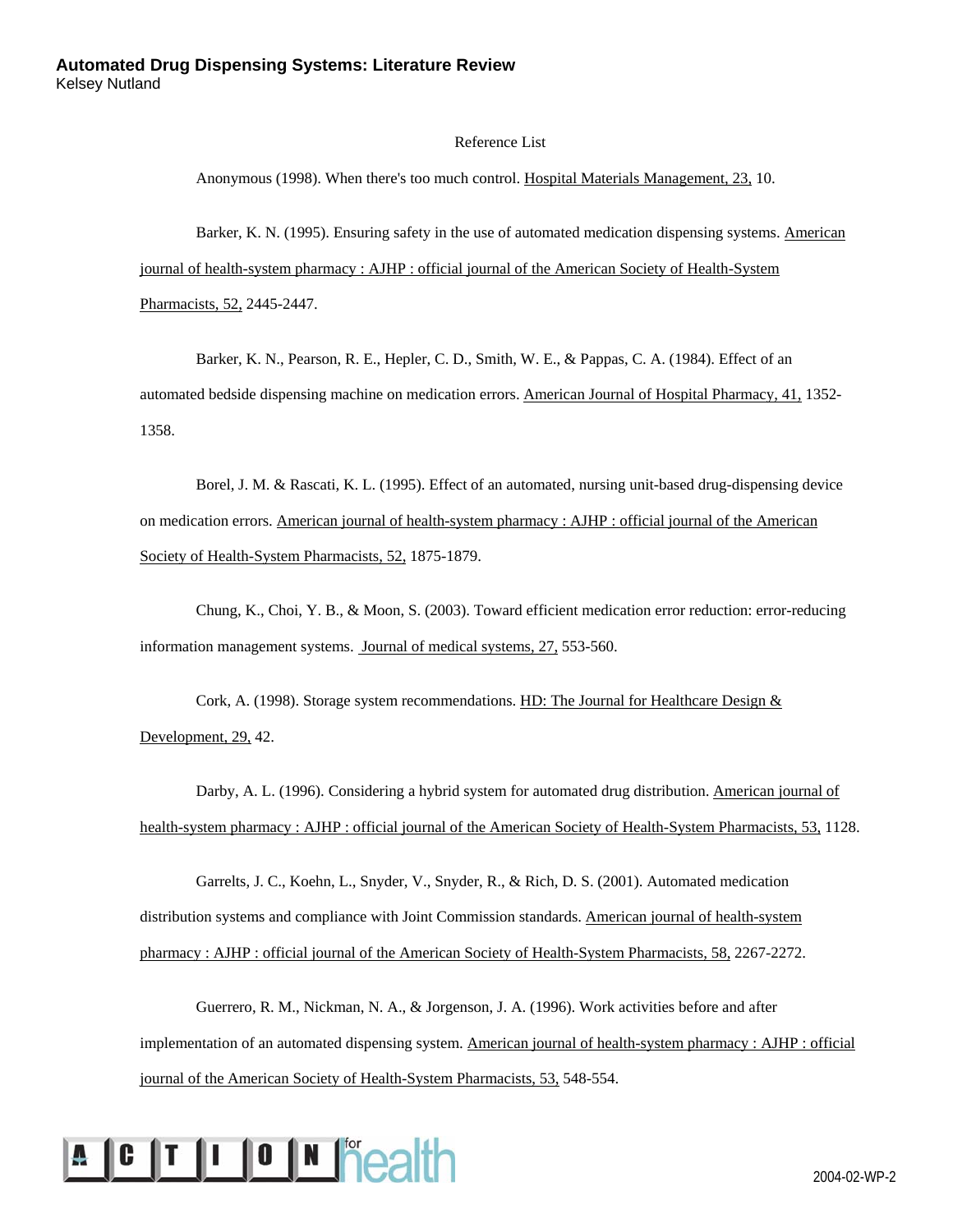Hofer, M. (2001). Storage units produce \$1 million in savings. Hospital Materials Management, 26, 2.

Hynniman, C. E., Conrad, W. F., Urch, W. A., Rudnick, B. R., & Parker, P. F. (1970). A comparison of medication errors under the University of Kentucky unit dose system and traditional drug distribution systems in four hospitals. American Journal of Hospital Pharmacy, 27, 802-814.

Klein, E. G., Santora, J. A., Pascale, P. M., & Kitrenos, J. G. (1994). Medication cart-filling time,

accuracy, and cost with an automated dispensing system. American Journal of Hospital Pharmacy, 51, 1193-1196.

Lee, L. W., Wellman, G. S., Birdwell, S. W., & Sherrin, T. P. (1992). Use of an automated medication storage and distribution system. American Journal of Hospital Pharmacy, 49, 851-855.

Lee, S. (2002). Nursing shortage spurring changes in pharmacy operations. Drug Topics, 146, HSE47.

Levenson, D. (2000). prescriptions for safety. AHA News, 36, 5.

Miller, R. (1999). Stop the Carts. Nursing Management, 30, 44.

Novek, J. (1998). Clinical or industrial pharmacy? Case studies of hospital pharmacy automation in Canada and France. International journal of health services : planning, administration, evaluation, 28, 445-465.

Novek, J. & Rudnick, W. (2000a). Automatic drug dispensing help or hindrance? Canadian nurse, 96, 29- 33.

Novek, J. (2000). Hospital pharmacy automation: Collective mobility or collective control? Social Science & Medicine, 51, 491.

Novek, J. (2002). IT, Gender and Professional Practice: Or Why an Automated Drug Distribution System was Sent Back to the Manufacturer. Science, Technology & Human Values, 27, 379.

Novek, J., Bettess, S., Burke, K., & Johnston, P. (2000b). Nurses' Perceptions of the Reliability of an Automated Medication Dispensing System. Journal of Nursing Care Quality, 14, 1.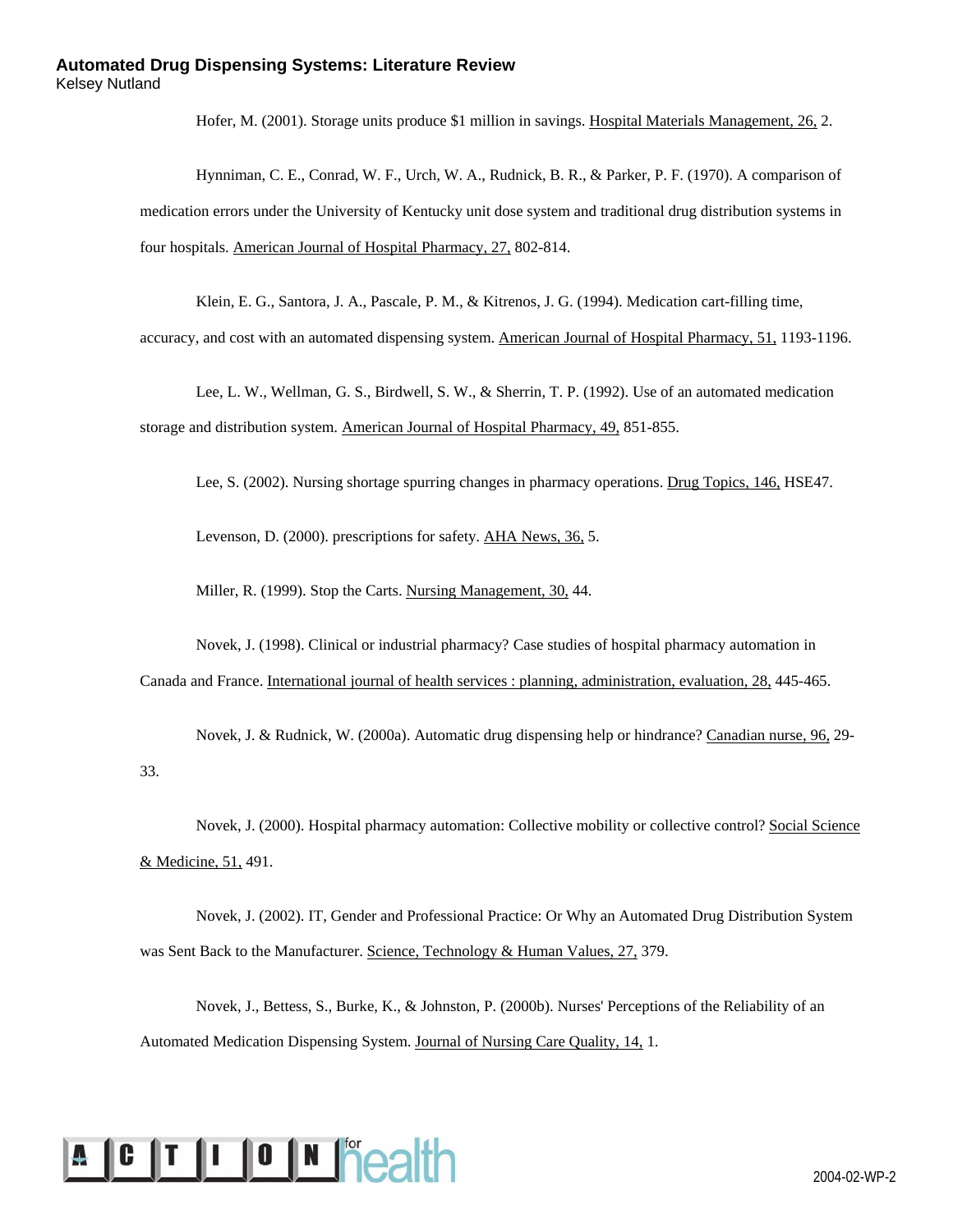Pedersen, C. A., Schneider, P. J., & Scheckelhoff, D. J. (2003). ASHP national survey of pharmacy practice in hospital settings: Dispensing and administration--2002. American Journal of Health-System Pharmacy, 60, 52.

Perini, V. J. & Vermeulen, L. C., Jr. (1994). Comparison of automated medication-management systems. American Journal of Hospital Pharmacy, 51, 1883-1891.

Ray, M. D., Aldrich, L. T., & Lew, P. J. (1995). Experience with an automated point-of-use unit-dose drug distribution system. Hospital pharmacy, 30, 18.

Riley, A. N., Derewicz, H. J., & Lamy, P. P. (1973). Distributive costs of a computer-based unit dose drug distribution system. American Journal of Hospital Pharmacy, 30, 213-219.

Ringold, D. J., Santell, J. P., & Schneider, P. J. (2000). ASHP national survey of pharmacy practice in acute care settings: dispensing and administration--1999. American journal of health-system pharmacy : AJHP : official journal of the American Society of Health-System Pharmacists, 57, 1759-1775.

Schumock, G. T., Nair, V. P., Finley, J. M., & Lewis, R. K. (2003a). Penetration of medication safety technology in community hospitals. Journal of medical systems, 27, 531-541.

Schumock, G., Walton, S., Sarawate, C., & Crawford, S. Y. (2003b). Pharmaceutical services in rural hospitals in Illinois--2001. American Journal of Health-System Pharmacy, 60, 666.

Schwarz, H. O. & Brodowy, B. A. (1995). Implementation and evaluation of an automated dispensing system. American journal of health-system pharmacy : AJHP : official journal of the American Society of Health-System Pharmacists, 52, 823-828.

Scott, L. (1996). Automated supply cabinets aren't a financial cure-all. Modern Healthcare, 26, 84.

Shaha, S. H. (2001). Automated dispensing reaches patients at time of prescribing. Managed Healthcare Executive, 11.